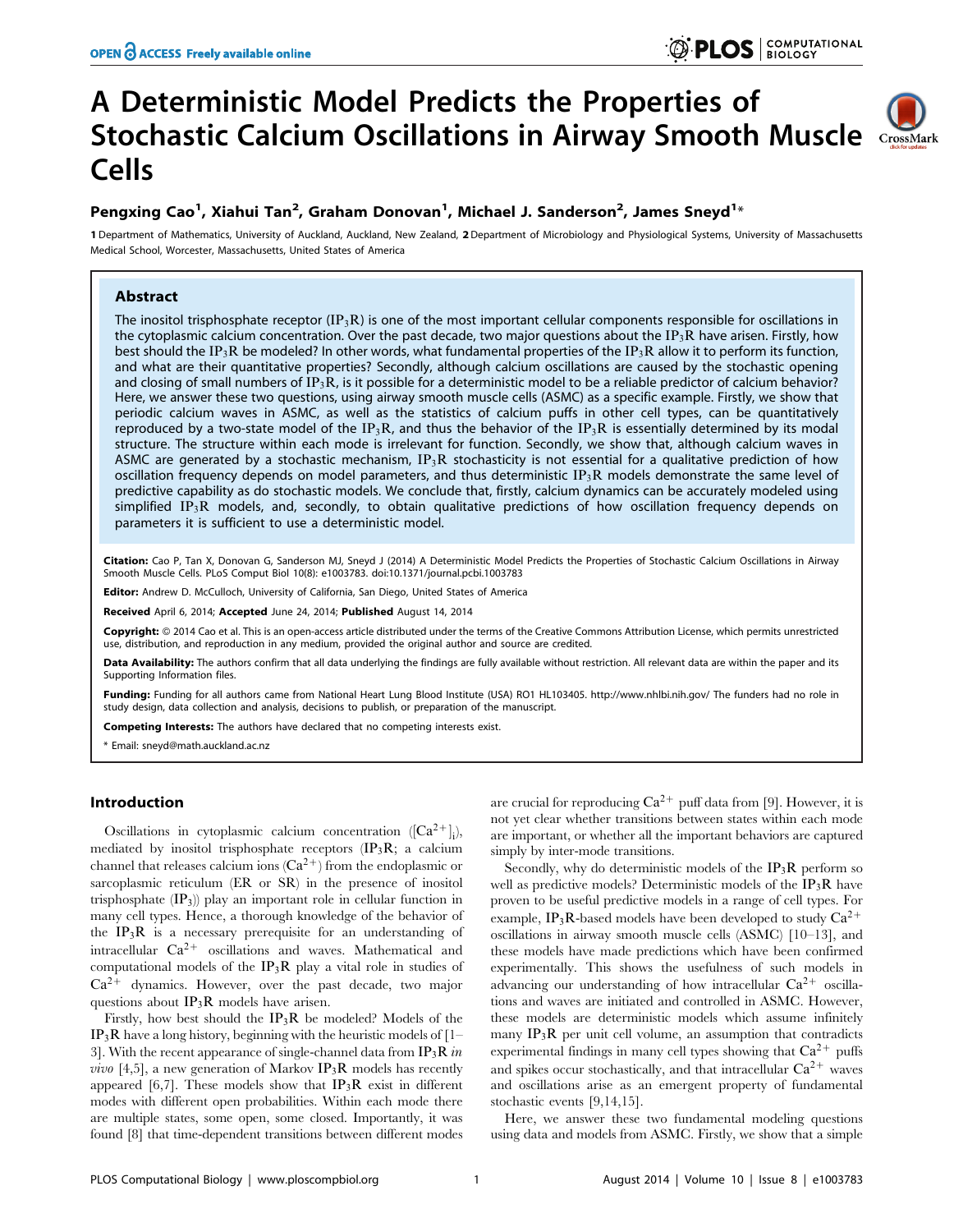### Author Summary

The inositol trisphosphate receptor  $(IP_3R)$  is one of the most important cellular components responsible for calcium oscillations. Over the past decade, two major questions about the  $IP_3R$  have arisen. Firstly, what fundamental properties of the  $IP_3R$  allow it to perform its function? Secondly, although calcium oscillations are caused by the stochastic properties of small numbers of  $IP_3R$  is it possible for a deterministic model to be a reliable predictor of calcium dynamics? Using airway smooth muscle cells as an example, we show that calcium dynamics can be accurately modeled using simplified  $IP_3R$  models, and, secondly, that deterministic models are qualitatively accurate predictors of calcium dynamics. These results are important for the study of calcium dynamics in many cell types.

model of the  $IP_3R$ , involving only two states with time-dependent transitions, suffices to generate correct dynamics of  $Ca^{2+}$  puffs and oscillations. Secondly, we show that, although  $Ca^{2+}$ oscillations in ASMC are generated by a stochastic mechanism, a deterministic model can make the same qualitative predictions as the analogous stochastic model, indicating that deterministic models, that require much less computational time and complexity, can be used to make reliable predictions. Although we work in the specific context of ASMC, our results are applicable to other cell types that exhibit similar  $Ca^{2+}$  oscillations and waves.

#### Results

## A two-state model of the  $IP_3R$  is sufficient to reproduce function

We have previously shown [8] that the statistics of  $Ca^{2+}$  puffs in SH-SY5Y cells can be reproduced by a Markov model of the  $IP_3R$ based on the steady-state data of [5] and the time-dependent data of [4]. In this model the  $IP_3R$  can exist in 6 different states, grouped into two modes, which we call Drive and Park (see Fig. 1). The Drive mode (which contains 4 states; 1 open and 3 closed) has an average open probability of around 0.7, while the Park mode (which contains the remaining two states; 1 open and 1 closed) has an open probability close to zero. Transitions between states within each mode are independent of  $Ca^{2+}$  and IP<sub>3</sub>; only the transitions between modes are ligand-dependent.

In our previous study on calcium puffs [8], we showed that, to reproduce the experimentally observed non-exponential interspike interval (ISI) distribution and coefficient of variation (CV) of ISI smaller than 1, the time-dependent intermodal transitions are crucial. Lack of time dependencies in the Siekmann model leads to exponential ISI distributions and  $CV = 1$ , which is not the case for calcium spikes in ASMC. Fig. 2A shows an example of  $Ca^{2+}$ oscillations generated by 50 nM methacholine (MCh, an agonist that can induce the production of  $IP_3$  by binding to a G proteincoupled receptor in the cell membrane) in ASMC. By gathering data from 14 cells in 5 mouse lung slices, we found that the standard deviation of the interspike interval (ISI) is approximately a linear function of the ISI mean, with a slope clearly between 0 and 1 (i.e.  $CV < 1$ ), indicating that the spikes are generated by an inhomogeneous Poisson process (a slope of 1 would denote a pure Poisson process) (see Fig. 2B). This shows the necessity of inclusion of time-dependent transitions for mode-switching.

Using a quasi-steady-state approximation, and ignoring states with very low dwell times, it is possible to construct a simplified two-state version of the full six-state model (see Materials and



Figure 1. The structure of the Siekmann  $IP_3R$  model. The  $IP_3R$ model is comprised of two modes. One is the drive mode containing three closed states  $C_1$ ,  $C_2$ ,  $C_3$  and one open state  $O_6$ . The other is the park mode which includes one closed state  $C_4$  and one open state  $O_5$ .  $qs$  are rates of state-transitions between two adjacent states and  $q_{42}$ and  $q_{24}$  are transitions between the two modes [7]. doi:10.1371/journal.pcbi.1003783.g001

Methods). In the simplified model the intramodal structure is ignored, and only the intermodal transitions have an effect on  $IP_3R$  behavior. In Fig. 3 we compared the simplified  $IP_3R$  model to the full six-state model. Both models have the same distribution of interspike interval, spike amplitude and spike duration. Moreover, by looking at a more detailed comparison between the two model results (Figs. 4A, C and E) and experimental data (Figs. 4B, D and F), we found the 2-state model not only can reproduce the behaviour of the 6-state model, but can also qualitatively reproduce experimental data. The average experimental ISI shows a clear decreasing trend as MCh concentration increases (although a saturation occurs in the data for high MCh), a trend that is mirrored by the model results as the IP3 concentration increases. Unfortunately, since the exact relationship between MCh concentration and  $IP_3$  concentration is uncertain, a quantitative comparison is not possible. In both model and experimental results, the average peak and duration of the oscillations are nearly independent of agonist concentration. The quantitative difference in spike duration between the model results and the data in Figs. 4E and F are most likely due to choice of calcium buffering parameters. For example, adding 3 or 5  $\mu$ M fast  $Ca^{2+}$  buffer (see *Materials and Methods*) increases the average spike duration to 0.54 s or 0.7 s respectively, which are close to the levels shown in the data.

Thus, the intramodal structure of the six-state model is essentially unimportant, as the model behavior (in terms of the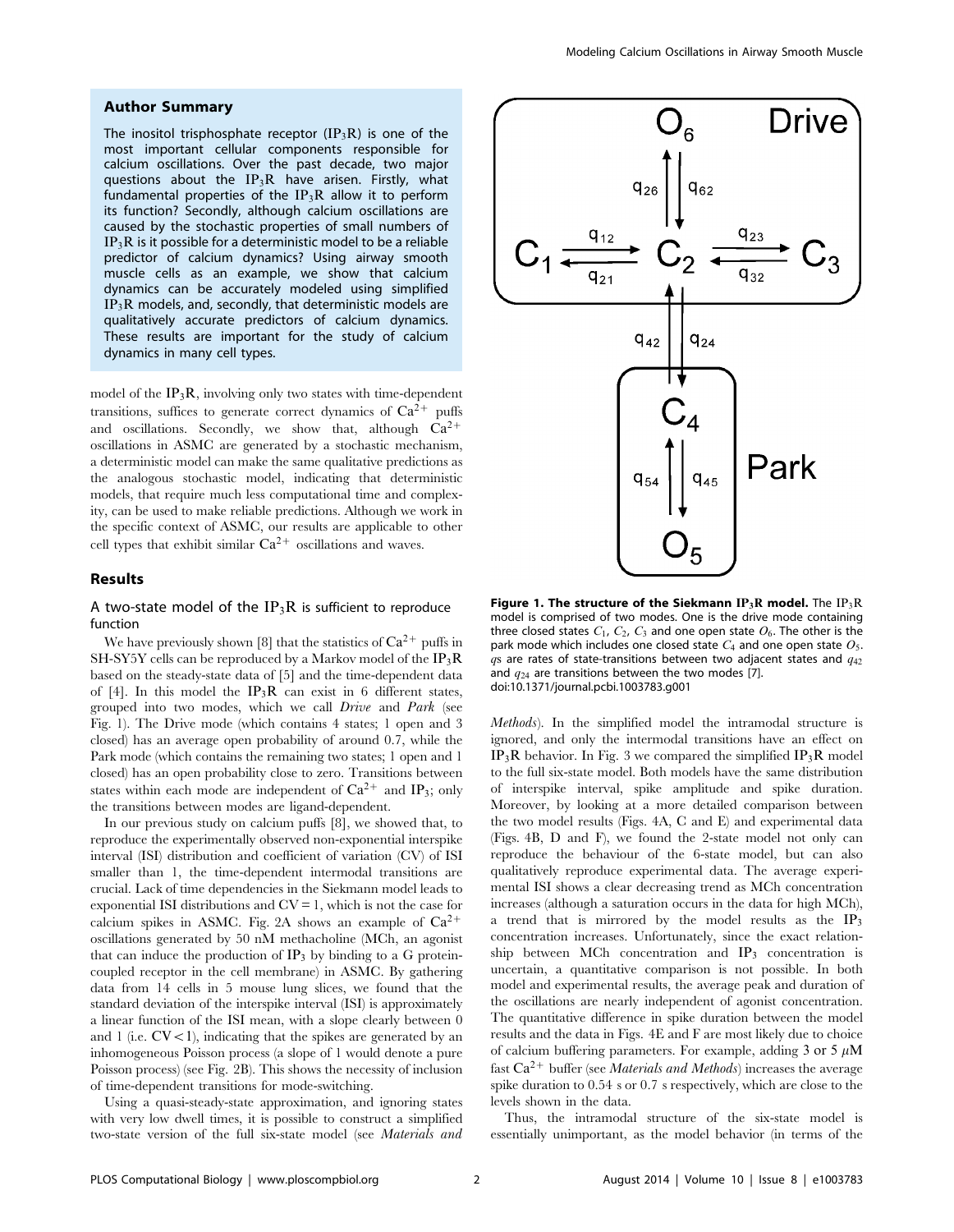

Figure 2.  $Ca^{2+}$  oscillations in ASMC in lung slices are generated by a stochastic mechanism. A: experimental  $Ca^{2+}$  spiking in ASMC in lung slices, stimulated with 50 nM MCh. In the upper panel we filter out baseline noise by using a low threshold of 1.42 (relative fluorescence intensity) and then choose samples with amplitude larger than 1.75. The ISI calculated from the upper panel is shown in the lower panel. **B:** relationship between the standard deviation and the mean of experimental ISIs. Data obtained from 14 ASMC in 5 mouse lung slices. The relationship is approximately linear with a slope of 0.66, which implies that an inhomogeneous Poisson process governs the generation of oscillations. The dashed line indicates where the coefficient of variation (CV) is 1 (as it is for a pure Poisson process). Variation in ISI is mainly caused by both use of different doses of MCh and different sensitivities of different cells to MCh. Error bars indicate the standard errors of the means (SEM). doi:10.1371/journal.pcbi.1003783.g002

statistics of puffs and oscillations) is governed almost entirely by the time dependence of the intermode transitions, particularly the time dependence of the rapid inhibition of the IP<sub>3</sub>R by high  $\left[Ca^{2+}\right]_i$ , and the slow recovery from inhibition by  $Ca^{2+}$ . The multiple states within each mode are necessary to obtain an acceptable quantitative fit to single-channel data, but are nevertheless of limited importance for function. Hence, even when simulating microscopic events such as  $Ca^{2+}$  puffs it is sufficient to use a simpler, faster, two-state model, rather than a more complex sixstate model. In the following, we will use the 2-state  $IP_3R$  model to generate all the simulation results.

## Prediction of stochastic  $Ca^{2+}$  behavior by a deterministic model

Although the data (Fig. 2) show that  $Ca^{2+}$  oscillations in ASMC are generated by a stochastic process, not a deterministic one, we wish to know to what extent a deterministic model can be used to make qualitative (and experimentally testable) predictions. Our



Figure 3. A 2-state open/closed model quantitatively reproduces the 6-state IP<sub>3</sub>R model. A: histograms of interspike interval (ISI) distribution for both the 6-state and the simplified models. The ISI is defined to be the waiting time between successive spikes. Each histogram contain an equal number of samples (180). **B**: comparison of average ISI, average peak value of  $[Ca^{2+}]_i$  (c in the model) and average spike duration. All distributions were computed at a constant  $\text{[IP}_3] = 0.15 \ \mu \text{M}.$ doi:10.1371/journal.pcbi.1003783.g003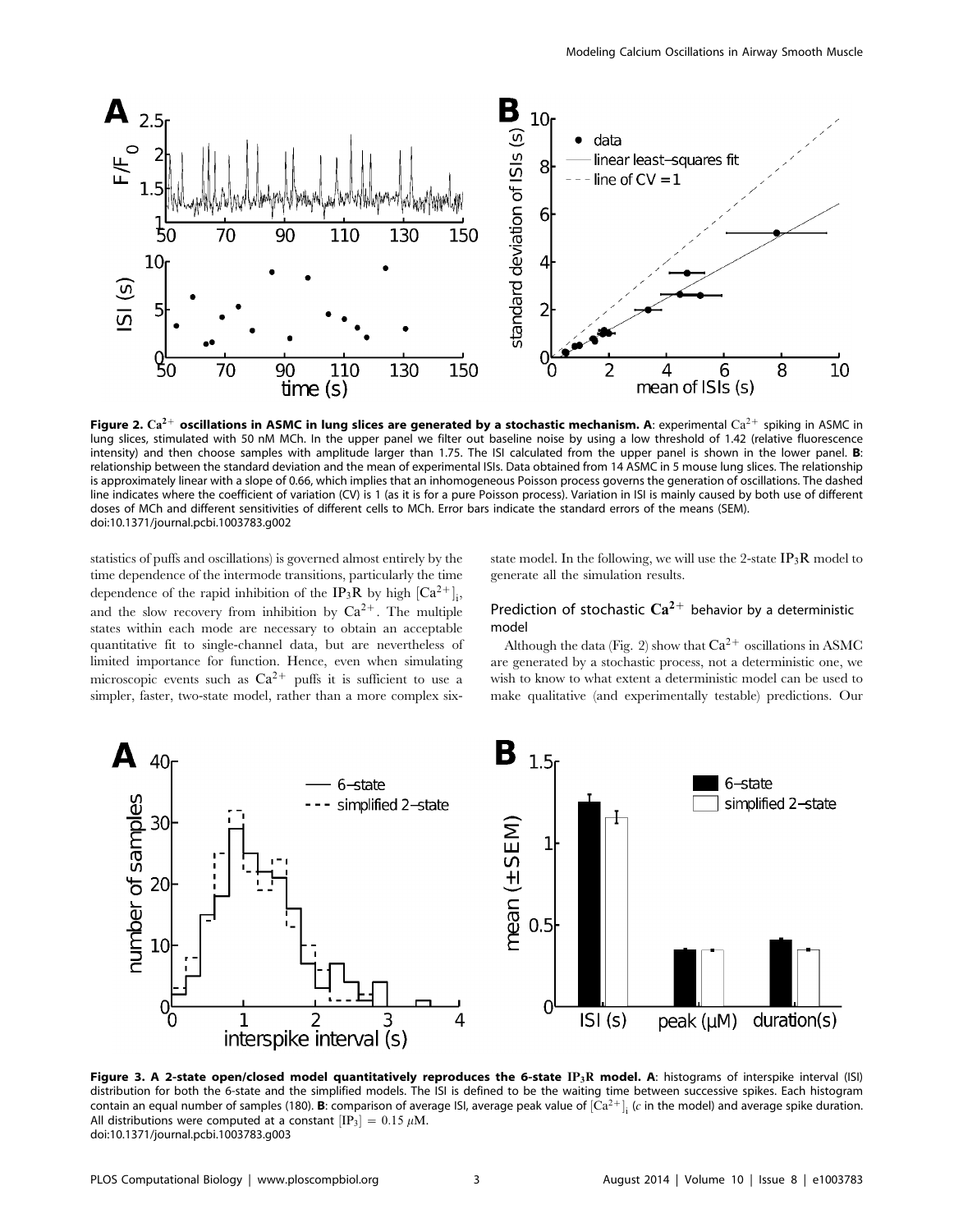

Figure 4. More detailed comparisons between the 2-state and the 6-state  $IP_3R$  models, and a comparison to experimental data. As a function of IP<sub>3</sub> concentration (p), the two models give the same ISI (**A**), peak  ${\rm [Ca^{2+}]_i}$  (**C**) and spike duration (**E**). These results agree qualitatively with experimental data, as shown in panels **B**, **D** and **F** respectively. Quantitative comparisons are generally not possible as the relationship between IP<sub>3</sub> concentration and agonist concentration is not known. Error bars represent mean  $\pm$  SEM. Data for each MCh concentration are obtained from at least three different cells from at least two different lung slices. doi:10.1371/journal.pcbi.1003783.g004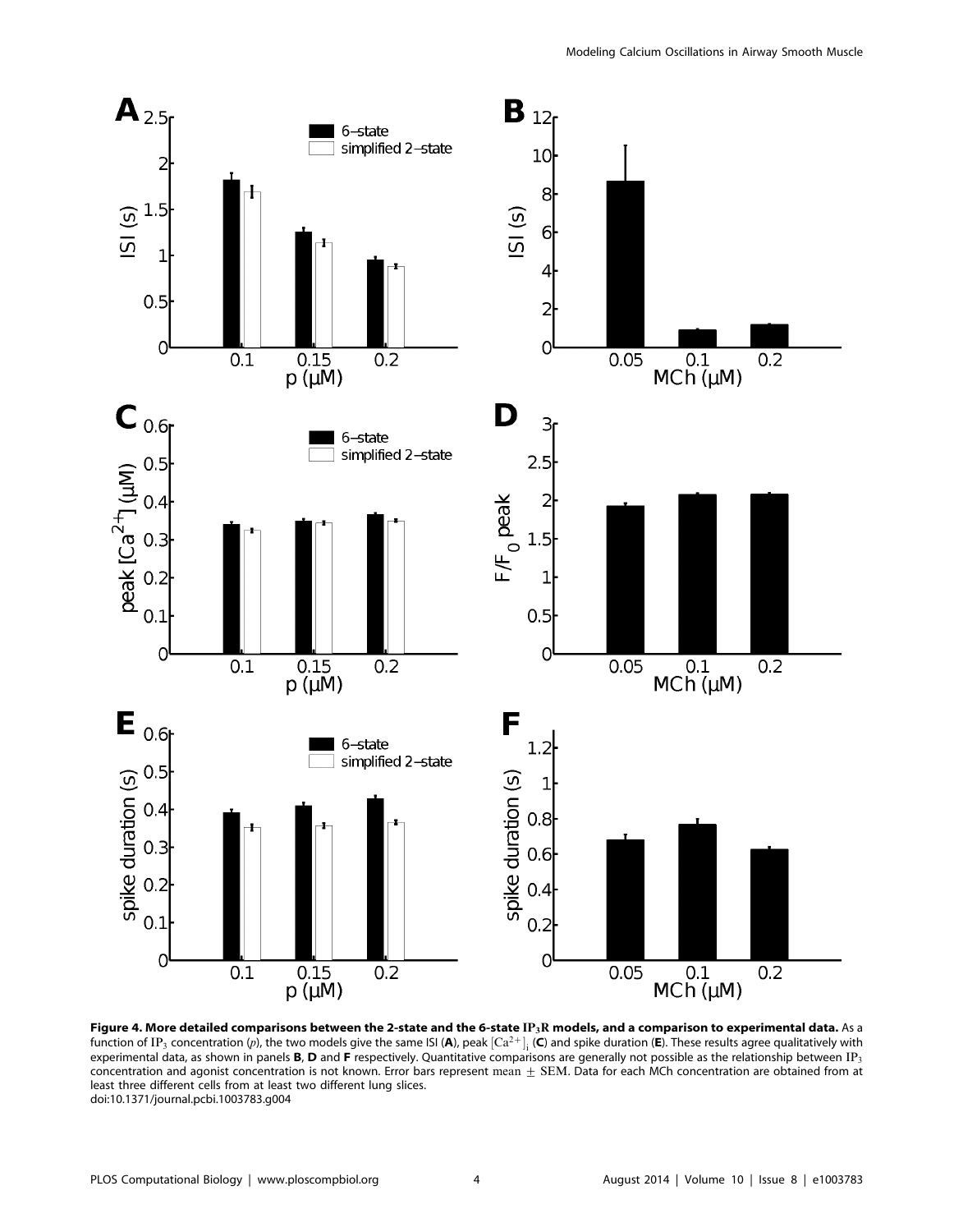simplified 2-state Markov model of the  $IP_3R$  can be converted to a deterministic model (see Materials and Methods). The result is a system of ordinary differential equations (ODEs) with four variables, which takes into account the increased  $[Ca^{2+}]_i$  at an open IP<sub>3</sub>R pore, as well as the increased  $\left[Ca^{2+}\right]_i$  within a cluster of IP<sub>3</sub>R; the four variables are the  $[Ca^{2+}]_i$  outside the IP<sub>3</sub>R cluster (c), the  $[Ca^{2+}]_i$  within the IP<sub>3</sub>R cluster (c<sub>b</sub>), the total intracellular Ca<sup>2+</sup> concentration  $(c_t)$  and an IP<sub>3</sub>R gating variable  $(h_{42})$ . We refer to the reduced 4D model as the deterministic model for all the results and analyses.

Note that there is no physical or geometric constraint enforcing a high local  $[Ca^{2+}]_i$ ; in this case the spatial heterogeneity arises solely from the low diffusion coefficient of  $Ca^{2+}$ . Our use of  $c<sub>b</sub>$  is merely a highly simplified way of introducing spatial heterogeneity of the Ca<sup>2+</sup> concentration. Since the IP<sub>3</sub>R can only "see"  $c_b$  (as well as the  $Ca^{2+}$  concentration right at the mouth of an open channel, which we denote by  $c_p$ ), but cannot be influenced directly by c (the experimentally observed  $Ca^{2+}$  signal), our approach allows for the functional differentiation of the rapid local oscillatory  $Ca^{2+}$  in the cluster, from the slower  $Ca^{2+}$  signal in the cytoplasm, without the need for computationally intensive simulations of a partial differential equation model. Quantitative accuracy is thus sacrificed for computational convenience.

Calcium oscillations in the stochastic and deterministic models are shown in Fig. 5A. According to our previous results [8], the average value of  $h_{42}$  over the cluster of  $IP_3R$  primarily regulates the termination and regeneration of individual spikes. This can be seen in the stochastic model by projecting the solution on the  $c_b$ ,  $h_{42}$  phase plane (Fig. 5B). Upon an initial  $Ca^{2+}$  release from one or more  $IP_3R$ , a large spike is generated by  $Ca^{2+}$ -induced  $Ca^{2+}$  release (via the IP<sub>3</sub>R) during which time a decreasing  $h_{42}$ gradually decreases the average open probability of the clustered IP<sub>3</sub>R. The spike is terminated when  $h_{42}$  is too small to allow further  $Ca^{2+}$  release. This phenomenon is qualitatively reproduced by the deterministic model (Fig. 5D). In both the stochastic and deterministic models the decrease in average  $IP_3R$  open probability of a cluster of IP<sub>3</sub>R caused by  $Ca^{2+}$  inhibition is the main reason for the termination of each spike.

According to Figs. 5B and D, regeneration of each spike requires a return of  $h_{42}$  back to a relatively high value (i.e., recovery of the IP<sub>3</sub>R from inhibition by  $Ca^{2+}$ ). The deterministic model sets a clear threshold for the regeneration, as can be seen in Fig. 5C, where an upstroke in  $c<sub>b</sub>$  occurs when the trajectory creeps beyond the sharp ''knee'' of the white curve. When the trajectory reaches the knees of the white curve it is forced to jump across to the other stable branch of the critical manifold, resulting in a fast increase in  $c<sub>b</sub>$  followed by a relatively fast increase in c (seen by combining Figs. 5C and D).

In contrast, the stochastic model enlarges the contributions of individual  $IP_3R$  so that the generation of each spike is also effectively driven by random  $Ca^{2+}$  release through the IP<sub>3</sub>R, which can be seen in the inset of Fig. 5B where the site of spike initiation (blue bar) exhibits significantly greater variation than that of spike termination (green bar). In spite of this, the essential similarities in phase plane behavior result in both deterministic and stochastic models making the same qualitative predictions in response to perturbations, such as changes in  $IP_3$  concentration  $([IP_3])$ ,  $Ca^{2+}$  influx or efflux. In the following, we illustrate this by investigating a number of experimentally testable predictions. Due to the extensive importance of frequency encoding in many  $Ca^{2+}$ dependent processes, we focus particularly on the change of oscillation frequency in response to parameter perturbations. As a side issue we also investigate how the oscillation baseline depends on physiologically important parameters.

#### Dependence of oscillation frequency on  $IP_3$  concentration

In many cell types a moderate increase in  $[IP_3]$  increases the  $Ca^{2+}$  oscillation frequency (see Fig. 2A in [11], Fig. 4E in [16] and Fig. 6B in [17]), a result that is reproduced by both model types (Fig. 6A). As  $\left[\text{IP}_3\right]$  increases, the stochastic model increases the probability of the initial  $Ca^{2+}$  release through the first open IP<sub>3</sub>R and of the following  $Ca^{2+}$  release, thus shortening the average ISI. Although the oscillatory region of the deterministic model is strictly confined by bifurcations which do not apply to the stochastic model, the deterministic model can successfully replicate an increasing frequency by lowering the ''knee'' of the red curve in Fig. 5D and shortening the time spent from the termination point c to the initiation point a (thus shortening the ISI). Hence, although the deterministic model cannot be used to predict the exact values of  $\left[\text{IP}_3\right]$  at which the oscillations begin and end, as stochastic effects predominate in these regions, it can be used to predict the correct qualitative trend in oscillation frequency.

## Dependence of oscillation frequency on  $Ca^{2+}$  influx and efflux

In many cell types, including ASMC, transmembrane fluxes modulate the total intracellular  $Ca^{2+}$  load  $(c_t)$  on a slow time scale [16,18], and thereby modulate the oscillation frequency [19]. Experimental data can be seen in Fig. 8 in [16] and Fig. 2 in [18]. Figs. 6B and C show that both stochastic and deterministic models predict the same qualitative changes in oscillation frequency in response to changes in membrane fluxes (through membrane ATPase pumps and/or  $Ca^{2+}$  influx channels such as receptoroperated channels or store-operated channels).

## Dependence of oscillation frequency on SERCA expression

The level of sarco/endoplasmic reticulum calcium ATPase (SERCA) expression (or capacity) is important for airway remodeling in asthma [20] and ASMC  $Ca^{2+}$  oscillations [21]. We thus investigated the predictions of the two models in response to changes in SERCA expression  $(V_s)$ . As  $V_s$  decreases, the deterministic model exhibits a decreasing frequency, in agreement with experimental data (see Figs. 3 and 4 in [21]). The same trend is seen in the stochastic model with only 20  $IP_3R$  (see Fig. 6D).

## Dependence of oscillation frequency on  $Ca^{2+}$  buffer concentration

Calcium buffers have been shown to be able to change the ISI and spike duration, which in turn change the oscillation frequency [15,22]. We compared the effects on the two models of varying total buffer concentration  $(B_t)$  by adding one buffer with relatively fast kinetics to the models (see Materials and Methods for details). In both models the frequency decreases as  $B_t$  increases (see Fig. 6E), which is consistent with experimental data (Fig. 2B in [18]). This is not surprising, because increasing  $B_t$  can decrease the effective rates of SR  $Ca^{2+}$  release and reuptake.

## Dependence of oscillation baseline on  $Ca^{2+}$  influx and SERCA expression

Sustained elevations of baseline during agonist-induced  $Ca^{2+}$ oscillations or transients have been observed experimentally, and are believed to be a result of an increase in  $Ca^{2+}$  influx caused by opening of membrane  $Ca^{2+}$  channels [13,16]. Furthermore, there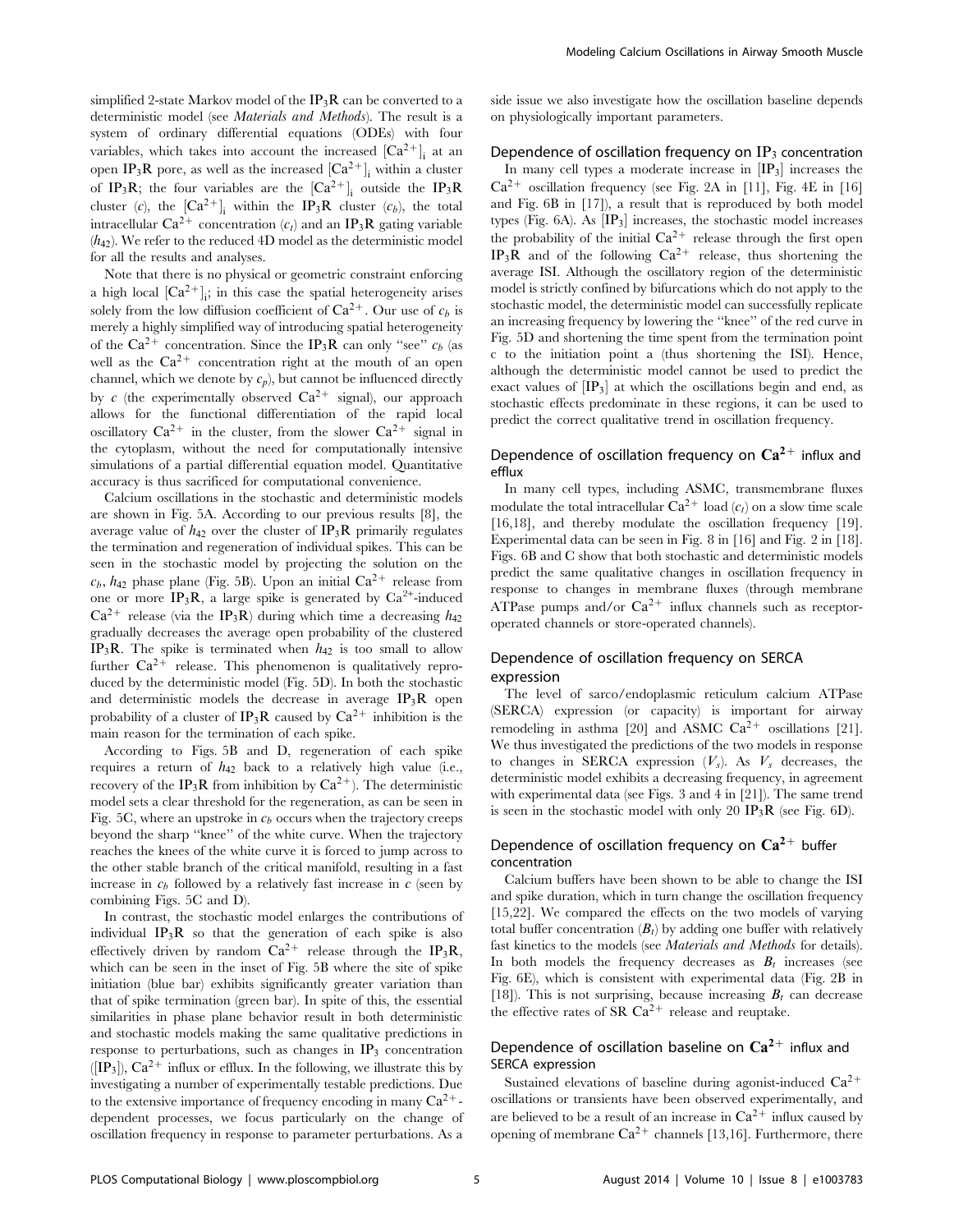

Figure 5. Stochastic and deterministic simulations exhibit similar dynamic properties. A: simulated stochastic (upper panel) or deterministic (lower panel) Ca<sup>2+</sup> oscillations at 0.1  $\mu$ M IP<sub>3</sub>. **B**: a typical stochastic solution projected on the  $c_b-h_{42}$  plane. The average  $h_{42}$ represents the average value of  $h_{42}$  over the 20 IP<sub>3</sub>R. Statistics (mean  $\pm$  SD) of the initiation point (blue square), the peak (red square) and termination point (green square) are shown in the inset. 116 samples are obtained by applying a low threshold of  $0.15 \mu M$  and a high threshold of  $0.8~\mu{\rm M}$  to  $c_b$ . **C**: a typical periodic solution of the deterministic model (black curve), plotted in the  $c,$   $c_b,$   $h_{42}$  phase space. The arrow indicates the direction of movement.  $c_t$  is the slowest variable so that its variation during an oscillation is very small. This allows to treat  $c_t$  as a constant  $(c_t=53.12 \,\mu\text{M}$  in this case) and study the dynamics of the model in the  $c$ ,  $c_b$ ,  $h_{42}$  phase space. The color surface is the surface where  $dc_b/dt=0$  (called the critical manifold). The white N-shaped curve is the intersection of the critical manifold and the surface  $dc/dt=0$ . D: projection of the periodic solution to the  $c_b$ ,  $h_{42}$  plane. The red N-shaped curve is the projection to the  $c_b$ ,  $h_{42}$  plane of the white curve shown in C. The evolution of the deterministic solution exhibits three different time scales separated by green circles (labelled by a, b and c) and indicated by arrows (triple arrow: fastest; double arrow: intermediate; single arrow: slowest). doi:10.1371/journal.pcbi.1003783.g005

is evidence showing that decreased SERCA expression could also increase the baseline (Fig. 4 in [21]). Those phenomena are successfully reproduced by both models (see Fig. 7).

## **Discussion**

In this paper we address two current major questions in the field of  $Ca^{2+}$  modeling. Firstly, we show that  $Ca^{2+}$  puffs and stochastic oscillations can be reproduced quantitatively by an extremely simple model, consisting only of two states (one open, one closed), with time-dependent transitions between them. This model is obtained by removing the intramodal structure of a more complex model that was determined by fitting a Markov model to singlechannel data [7]. We thus show that the internal structure of each mode is irrelevant for function and mode switching is the key mechanism for the control of calcium release. The necessity for time-dependent mode switching is shown not only by the dynamic single-channel data of [4]), but also by the puff data of [9] and our ASMC data.

Secondly, we investigate the role of stochasticity of  $IP_3R$  in modeling  $Ca^{2+}$  oscillations in ASMC by comparing a stochastic  $IP_3R$ -based  $Ca^{2+}$  model and its associated deterministic version, for parameters such that both of the models exhibit  $Ca^{2+}$  spikes but the stochastic model cannot necessarily be replaced by a mean-field model. We find that a four-variable deterministic model has the same predictive power as the stochastic model, in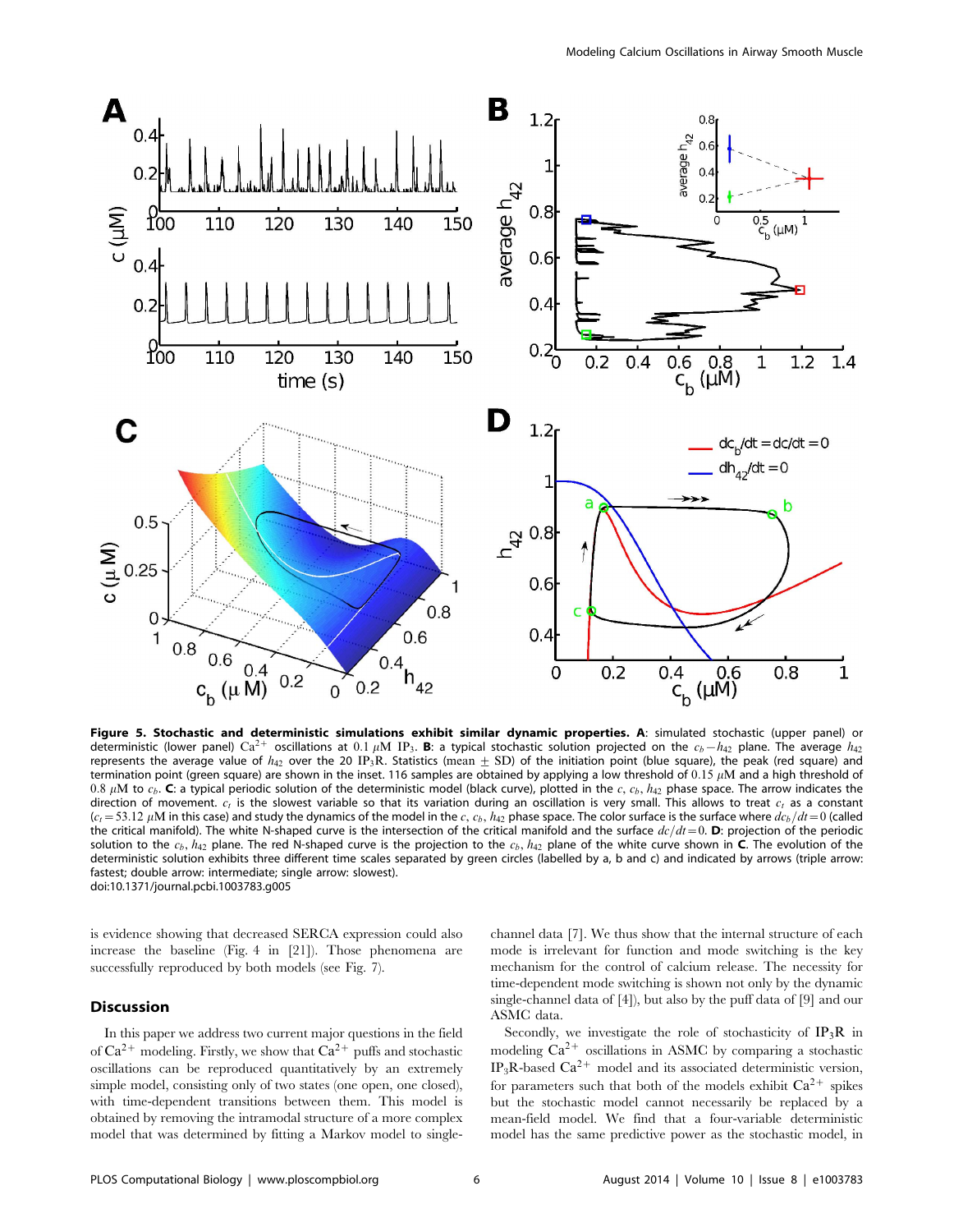

Figure 6. Comparison of parameter-dependent frequency changes in the stochastic and deterministic models. All curves are computed at  $0.12~\mu{\rm M}$  IP $_3$  except in panel A, which uses a variety of  $[{\rm IP}_3]$ . Other parameters are set at their default values given in Table 1. **A**: as  $[{\rm IP}_3]$ increases, Ca<sup>2+</sup> oscillations in both models increase in frequency. B: as Ca<sup>2+</sup> influx increases (modeled by an increase in receptor-operated calcium channel flux coefficient  $V_{rocc}$ ), so does the oscillation frequency in both models. C: as  $Ca^{2+}$  efflux increases (modeled by an increase in plasma pump expression  $V_p$ ), oscillation frequency decreases. D: as SERCA pump expression,  $V_s$ , increases, so does oscillation frequency. E: as total buffer concentration,  $B_t$ , increases, oscillation frequency decreases. doi:10.1371/journal.pcbi.1003783.g006

PLOS Computational Biology | www.ploscompbiol.org 7 7 August 2014 | Volume 10 | Issue 8 | e1003783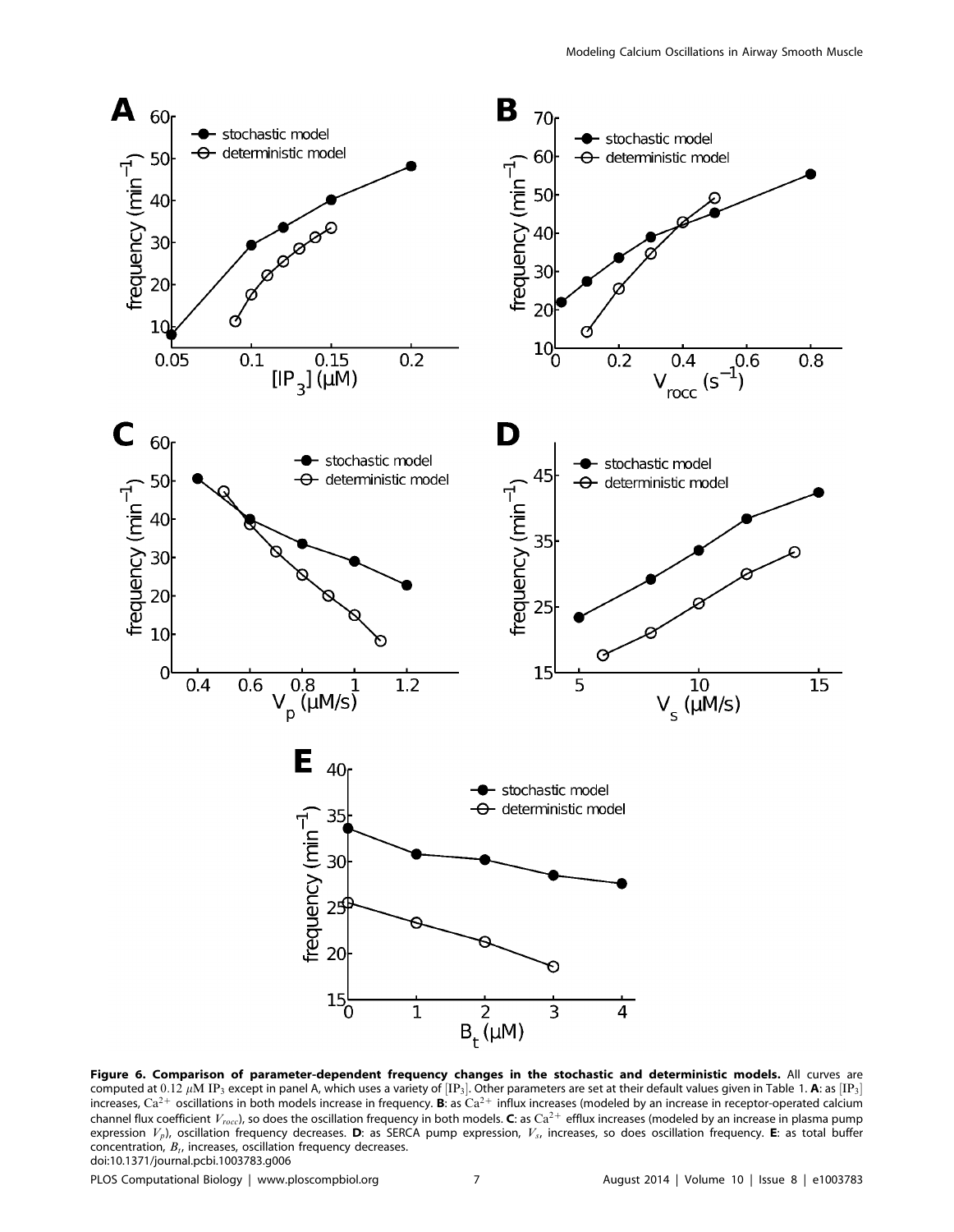

Figure 7. Dependence of calcium oscillation baseline on calcium influx and SERCA expression. A: increasing influx (described by  $V_{\text{recc}}$ ) increases the average trough of Ca<sup>2+</sup> oscillations. B: decreasing SERCA expression (described by  $V_s$ ) increases the average trough of Ca<sup>2-</sup> oscillations. All curves are computed at  $0.12 \mu M$  IP<sub>3</sub>. doi:10.1371/journal.pcbi.1003783.g007

that it correctly reproduces the process of spike termination and predicts the same qualitative changes in oscillation frequency and baseline in response to a variety of perturbations that are commonly used experimentally. The mechanism for termination of individual spikes is fundamentally a deterministic process controlled by a rapid inhibition induced by the high local  $\left[Ca^{2+}\right]_{i}$ in the  $IP_3R$  cluster, whereas spike initiation is significantly affected by stochastic opening of IP<sub>3</sub>R. Hence, repetitive  $Ca^{2+}$  cycling is primarily induced by the time-dependent gating variables governing transitions of the  $IP_3R$  from one mode to another.

Our simplified two-state model of the  $IP_3R$  is identical in structure (although not in parameter values) to the well-known model of [23]. It is somewhat ironic that after 20 years of detailed studies of the  $IP_3R$ and the construction of a plethora of models of varying complexity, the single-channel data have led us around full circle, back to these original formulations. Excitability is arising via a fast activation



Figure 8. Schematic diagram of the  $Ca^{2+}$  model. c represents cytoplasmic  $Ca^{2+}$  concentration, excluding a small local  $Ca^{2+}$  (whose concentration is denoted by  $c_b$ ) close to the Ca<sup>2+</sup> release site (i.e., an IP<sub>3</sub>R cluster). Upon coordinated openings of the IP<sub>3</sub>R, SR Ca<sup>2+</sup> (c<sub>s</sub>) is first released into the local domain ( $J_{IPR}$ ) to cause a rapid increase in  $c_b$ . High local  $Ca^{2+}$  then diffuses to the rest of the cytoplasm ( $J_{diff}$ ), and is eventually pumped back to the SR  $(J<sub>serca</sub>)$ . doi:10.1371/journal.pcbi.1003783.g008

followed by a slower inactivation, a combination often seen in physiological processes [24]. Encoding of this fundamental combination results directly from the two-mode structure of the  $IP_3R$ . Although similar single-channel data have been used to construct three-mode models [6,25], neither of these models has yet been used in detailed studies of  $\mathrm{Ca^{2+}}$  puffs and waves, and it remains unclear whether or not they have a similar underlying structure.

In contrast to previous deterministic ODE models, our fourvariable  $Ca^{2+}$  model includes a more accurate IP<sub>3</sub>R model, as well as local control of clustered IP<sub>3</sub>R by two distinct  $Ca^{2+}$ microdomains; one at the mouth of an open  $IP_3R$ , the other inside a cluster of  $IP_3R$ . Neglect of either of these microdomains leads to models that either exhibit unphysiological cytoplasmic  $Ca^{2+}$ concentrations or fail to reproduce reasonable oscillations. This underlines the importance of taking  $Ca^{2+}$  microdomains into consideration when constructing any model. Our microdomain model is highly simplified, with the microdomain being treated simply as a well-mixed compartment. More detailed modeling of spatially-dependent microdomains is possible, and not difficult in principle, but requires far greater computational resources. It is undeniable that a more detailed model, incorporating the full spatial complexity – and possibly stochastic aspects as well – would make, overall, a better predictive tool. However, our goal is to find the simplest models that can be used as predictive tools.

An important similar study is that of Shuai and Jung [26]. They compared the use of Markov and Langevin approaches to the computation of puff amplitude distributions, compared their results with the deterministic limit, and showed that  $IP_3R$  stochasticity does not qualitatively change the type of puff amplitude distribution except for when there are fewer than  $10 \text{ IP}_3\text{R}$ . Here, we significantly extend the scope of their study by exploring the effects of  $IP_3R$  stochasticity on the dynamics of  $Ca^{2+}$  spikes, and we do this in the context of an IP<sub>3</sub>R model that has been fitted to single-channel data. Although this is true in a general sense for the Li-Rinzel model, which is based on the DeYoung-Keizer model, which did take into account the opening time distributions of  $IP_3R$  in lipid bilayers, neither model can reproduce the more recent data obtained from on-nuclei patch clamping. When these recent data are taken into account one obtains a model with the same structure, but quite different parameters and behavior.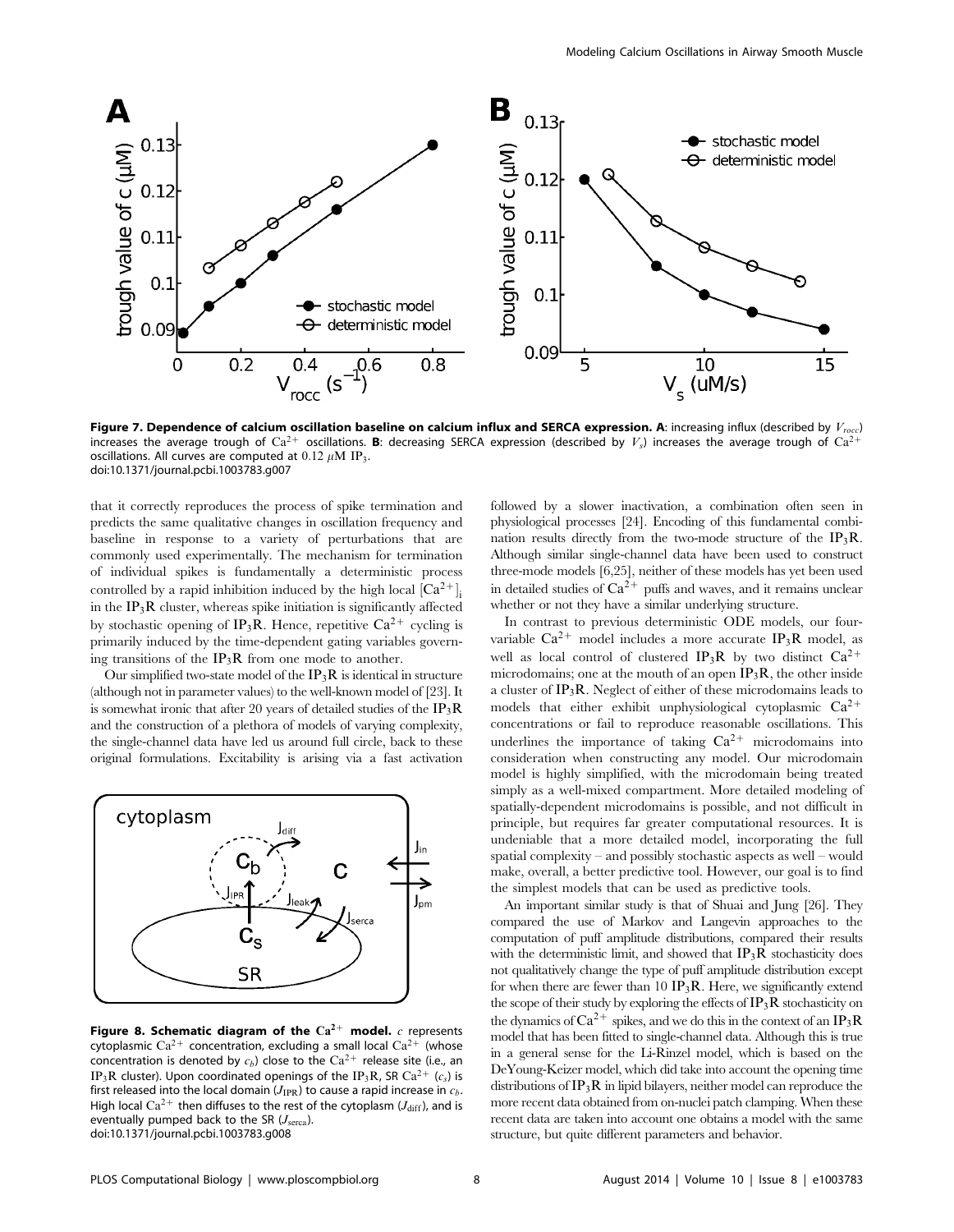Table 1. Parameter values of the stochastic calcium model.

| Parameter         | <b>Description</b>                                                                            | <b>Value/Units</b>             |  |
|-------------------|-----------------------------------------------------------------------------------------------|--------------------------------|--|
| $k_{\rm IPR}$     | $IP_3R$ flux coefficient                                                                      | $0.05 s^{-1}$                  |  |
| $k_{\rm diff}$    | $Ca2+$ diffusional flux coefficient                                                           | $10 s^{-1}$                    |  |
| $k_{\rm leak}$    | SR leak flux coefficient                                                                      | $0.0032 s^{-1}$                |  |
| ${\cal V}_s$      | maximum capacity of SERCA                                                                     | 10 $\mu$ M·s <sup>-1</sup>     |  |
| $K_s$             | SERCA half-maximal activating $[Ca^{2+}]$ ;                                                   | $0.26 \mu M$                   |  |
| $n_s$             | Hill coefficient for SERCA                                                                    | 1.75                           |  |
| $J_{\rm leakin}$  | plasma membrane leak influx                                                                   | $0.03115 \ \mu M \cdot s^{-1}$ |  |
| $V_{\text{rocc}}$ | ROCC flux coefficient                                                                         | $0.2 s^{-1}$                   |  |
| $V_{\text{soc}}$  | maximum capacity of SOCC                                                                      | 1.6 $\mu$ M·s <sup>-1</sup>    |  |
| $K_{\text{soc}}$  | SOCC dissociation constant                                                                    | $100 \ \mu M$                  |  |
| ${\cal V}_p$      | maximum capacity of plasma pump                                                               | $0.8 \ \mu M \cdot s^{-1}$     |  |
| $K_p\,$           | half-maximal activating $[Ca^{2+}]$ ; of plasma pump                                          | $0.5 \mu M$                    |  |
| $n_p$             | Hill coefficient for plasma pump                                                              | $\overline{2}$                 |  |
| $\gamma_1$        | the cytoplasmic-to-microdomain volume ratio                                                   | 100                            |  |
| $\gamma_2$        | the cytoplasmic-to-SR volume ratio                                                            | 10                             |  |
| $c_{p0}$          | an instantaneous high $\left[Ca^{2+}\right]_i$ at open channel<br>pore when $c_s = 100 \mu M$ | 120 $\mu$ M                    |  |
| $N_t$             | total number of $IP_3R$ channels                                                              | 20                             |  |

doi:10.1371/journal.pcbi.1003783.t001

We find that, in spite of a relatively large variation in spike amplitude which is partially caused by a large variation in ISI (Fig. 5B), the mechanism governing individual spike terminations is the same for both a few or infinitely many  $IP_3R$ , which explains why the one-peak type of amplitude distribution is independent of the choice of  $IP_3R$  number (see Fig. 6A in [26]).

Another important relevant study was done by Dupont et al. [27], who compared the regularity of stochastic oscillations in hepatocytes for different numbers of  $IP_3R$  clusters. They found that the impact of IP<sub>3</sub>R stochasticity on global  $Ca^{2+}$  oscillations (in terms of CV) increases as the total cluster number decreases. Our study here extends these results, and demonstrates how well stochastic oscillations can be qualitatively described by a deterministic system, even when there is only a small number of  $IP_3R$  (which appears to be the case for ASMC, in which the wave initiation site is only  $2 \sim 4 \mu m$  in diameter). Indeed, as we have shown, for the purposes of predictive modeling a simple deterministic model does as well as more complex stochastic simulations.

Ryanodine receptors (RyR) are another important component modulating ASMC  $Ca^{2+}$  oscillations [16,28,29] but are not included in our model. This is because the role of RyR is not fully understood and may be species-dependent; for example, in mouse or human ASMC, RyR play very little role in IP3-induced continuing  $Ca^{2+}$  oscillations [17,30], but this appears not to be true for pigs [28]. Our study focuses on the calcium oscillations in mouse and human (as we did in our experiments) where inclusion of a deterministic model of RyR should have little effect. An understanding of the role of RyR stochasticity and how the  $IP_3R$ and the RyR interact needs a reliable RyR Markov model, exclusive to ASMC, which is not currently available. Multiple Markov models of the RyR have been developed for use in cardiac cells [31], but these are based on single-channel data from lipid bilayers, and are adapted for the specific context of cardiac cells. Their applicability to ASMC remains unclear.

Although we have not shown that the deterministic model for ASMC has the same predictive power as the stochastic model in all possible cases (which would hardly be possible in the absence of an analytical proof) the underlying similarity in phase plane structure indicates that such similarity is plausible at least. Certainly, we have not found any counterexample to this claim. However, whether or not this claim is true for all cell types is unclear. Some cell types exhibit both local  $Ca^{2+}$  puffs and global  $Ca^{2+}$  spikes (usually propagating throughout the cells in the form of traveling waves), showing that initiation of such  $Ca^{2+}$  spikes requires a synchronization of  $Ca^{2+}$  release from more than one cluster of  $IP_3R$  [14]. This type of spiking relies on the hierarchical organization of  $Ca^{2+}$  signal pathways, in particular the stochastic recruitment of both individual  $IP_3R$ and puffs at different levels [32], and therefore cannot be simply reproduced by deterministic models containing only a few ODEs. However,  $Ca^{2+}$  oscillations in ASMC, as observed in lung slices, may not be of this type, as  $IP_3R$ -dependent puffs have not been seen in these ASMC. It thus appears that, in ASMC in lung slices, every  $Ca^{2+}$  "puff" initiates a wave, resulting in periodic waves with ISI that are governed by the dynamics of individual puffs.

## Materials and Methods

#### Ethics Statement

Animal experimentations carried out were approved by the Animal Care and Use Committee of the University of Massachusetts Medical School under approval number A-836-12.

#### Lung slice preparation

BALB/c mice (7–10 weeks old, Charles River Breeding Labs, Needham, MA) were euthanized via intraperitoneal injection of 0.3 ml sodium pentabarbitone (Oak Pharmaceuticals, Lake Forest,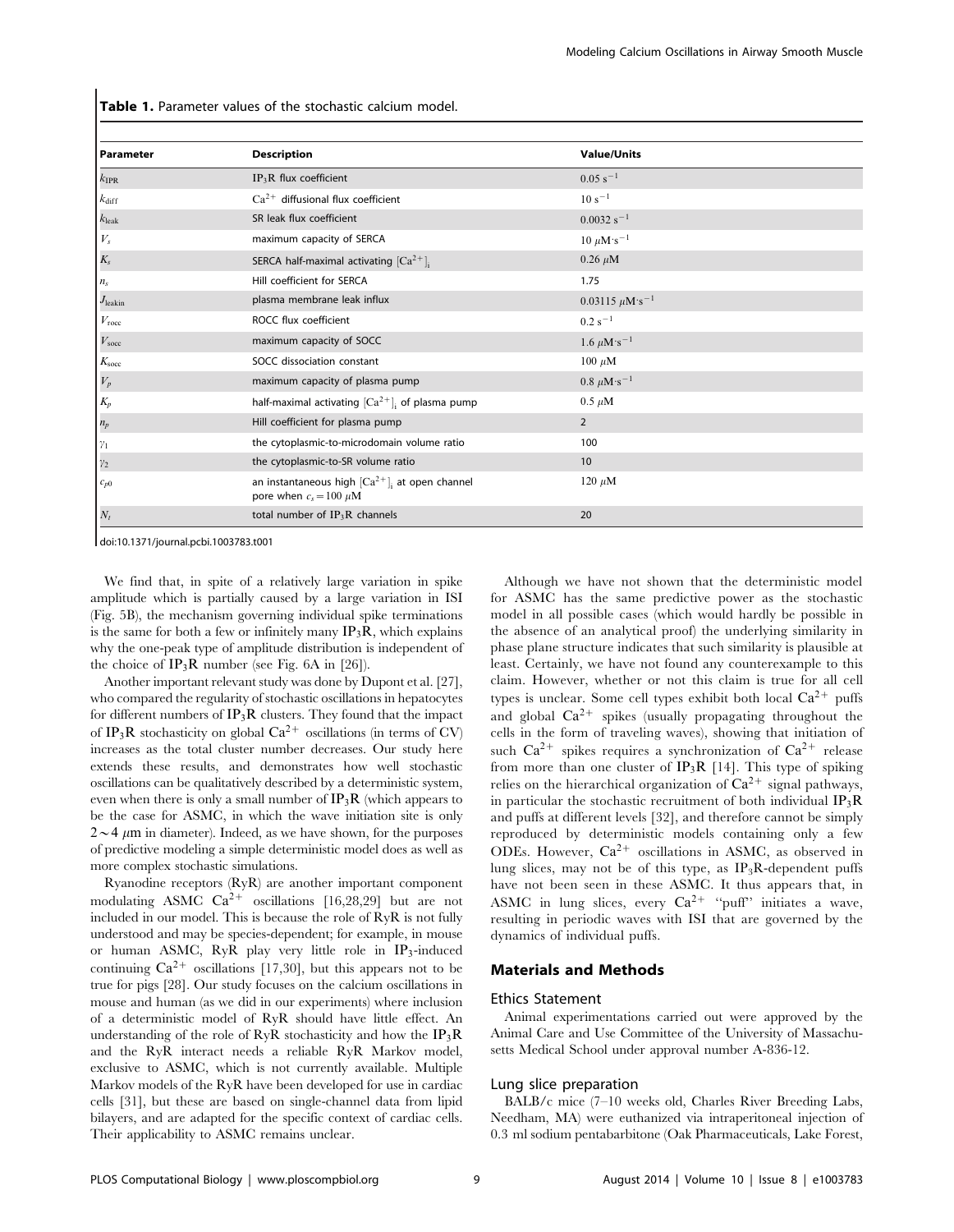IL). After removal of the chest wall, lungs were inflated with  $\sim$  1.1 ml of 1.8% warm agarose in sHBSS via an intratracheal catheter. Subsequently, air  $({\sim}0.3 \text{ ml})$  was injected to push the agarose within the airways into the alveoli. The agarose was polymerized by cooling to 4°C. A vibratome (VF-300, Precisionary Instruments, San Jose, CA) was used to make  $180 \mu m$  thick slices which were maintained in Dulbecco's Modified Eagle's Media (DMEM, Invitrogen, Carlsbad, CA) at 37°C in 10% CO<sub>2</sub>/air. All experiments were conducted at  $37^{\circ}$ C in a custom-made temperature-controlled Plexiglas chamber as described in [17].

## Measurement of  $Ca^{2+}$  oscillations

Lung slices were incubated in sHBSS containing  $20 \mu M$ Oregon Green 488 BAPTA-1-AM (Invitrogen), a Ca<sup>2+</sup>-indicator dye, 0.1% Pluronic F-127 (Invitrogen) and 200  $\mu$ M sulfobromophthalein (Sigma Aldrich, St Louis, MO) in the dark at 30°C for 1 hour. Subsequently, the slices were incubated in  $200 \mu M$ sulfobromophthalein for 30 minutes. Slices were mounted on a cover-glass and held down with  $200 \mu m$  mesh. A smaller coverglass was placed on top of the mesh and sealed at the sides with silicone grease to facilitate solution exchange. Slices were examined with a custom-built 2-photon scanning laser microscope with  $a \times 40$  oil immersion objective lens and images recorded at 30 images per second using Videosavant 4.0 software (IO Industries, Montreal, Canada). Changes in fluorescence intensity (which represent changes in  $[Ca^{2+}]_i$ ) were analyzed in an ASMC of interest by averaging the grey value of a  $10 \times 10$  pixel region using custom written software. Relative fluorescence intensity  $(F/F_0)$  was expressed as a ratio of the fluorescence intensity at a particular time (F) normalized to the initial fluorescence intensity  $(F_0)$ .

## The calcium model

Inhomogeneity of cytoplasmic  $Ca^{2+}$  concentration not only exists around individual channel pores of the  $IP_3R$ , where a nearly instantaneous high  $Ca^{2+}$  concentration at the pore (denoted by  $c_p$ ) leads to a very sharp concentration profile, but is also seen inside an IP<sub>3</sub>R cluster where the average cluster  $Ca^{2+}$  concentration  $(c_b)$ is apparently higher than that of the surrounding cytoplasm  $(c)$ [33]. This indicates that during  $Ca^{2+}$  oscillations each IP<sub>3</sub>R is controlled by either the pore  $Ca^{2+}$  concentration (when it is open) or the cluster  $Ca^{2+}$  concentration (when it is closed). Neither of these local concentrations influence cell membrane fluxes or the majority of SERCAs, which we assume to be distributed outside the cluster.

The scale separation between the pore  $Ca^{2+}$  concentration and the cluster  $Ca^{2+}$  concentration allows to treat  $c_p$  as a parameter, providing a simpler way of modeling local  $Ca^{2+}$  events (like  $Ca^{2+}$ puffs) that has been used in several previous studies [8,34,35]. However, evolution of the cluster concentration and wide-field cytoplasm  $Ca^{2+}$  concentration are not always separable, so an additional differential equation for the cluster  $Ca^{2+}$  is necessary.

A schematic diagram of the model is shown in Fig. 8. The corresponding ODEs are

$$
\frac{dc}{dt} = J_{\text{diff}} + J_{\text{leak}} - J_{\text{serca}} + J_{\text{in}} - J_{\text{pm}},\tag{1}
$$

$$
\frac{dc_b}{dt} = \gamma_1 (J_{\text{IPR}} - J_{\text{diff}}),\tag{2}
$$

$$
\frac{dc_t}{dt} = J_{\text{in}} - J_{\text{pm}},\tag{3}
$$

where  $c_t = c + c_b/\gamma_1 + c_s/\gamma_2$  representing total intracellular Ca<sup>2+</sup> concentration, and thus SR  $Ca^{2+}$  concentration,  $c_s$  is given by  $c_s = \gamma_2(c_t - c - c_b/\gamma_1)$ .  $\gamma_1$  and  $\gamma_2$  are the volume ratios given in Table 1.  $J_{IPR}$  is the flux through the IP<sub>3</sub>R,  $J_{leak}$  is a background  $Ca^{2+}$  leak out of the SR, and  $J_{\text{serca}}$  is the uptake of  $Ca^{2+}$  into the SR by SERCA pumps.  $J_{\text{pm}}$  is the flux through plasma pump, and  $J_{\text{in}}$  represents a sum of main  $Ca^{2+}$  influxes including  $J_{\text{rocc}}$ (receptor-operated  $Ca^{2+}$  channel),  $J_{\text{soc}}$  (store-operated  $Ca^{2+}$ channel) and  $J_{\text{leakin}}$  (Ca<sup>2+</sup> leak into the cell).  $J_{\text{diff}}$  coarsely models the diffusion flux from cluster microdomain to the cytoplasm. Details of the fluxes are

- $\bullet$  Different formulations of  $J_{IPR}$  give different types of models:
- a) For the stochastic model,  $J_{IPR}=(k_{IPR}/N_t)N_o(c_s-c)$  where  $k_{\text{IPR}}$  is the maximum conductance of a cluster of  $N_t$  IP<sub>3</sub>R (here  $N_t$  = 20).  $N_o$  is the number of open IP<sub>3</sub>R determined by the states of  $IP_3R$ .
- b) For the deterministic model we set  $J_{IPR} = k_{IPR}P_o(c_s c)$ where  $P_o$  is the IP<sub>3</sub>R open probability, a continuous analogue of  $N_o/N_t$ .

To calculate  $N<sub>o</sub>$  and  $P<sub>o</sub>$ , we use the IP<sub>3</sub>R model of [7,8], with minor modifications described later.

- $J_{\text{diff}}=k_{\text{diff}}(c_b-c).$
- $J_{\text{serca}} = V_s c^{n_s} / (K_s^{n_s} + c^{n_s})$  where  $K_s$  and  $n_s$  are obtained from [36].
- $J_{\text{leak}}=k_{\text{leak}}(c_s-c).$
- $J_{in}$  includes a basal leak ( $J_{leakin}$ ), receptor-operated calcium channel (ROCC, Jrocc), store-operated calcium channel (SOCC,  $J_{\text{soc}}$ ). By using the IP<sub>3</sub> concentration (p) as a surrogate indicator of MCh concentration, we assume that  $J_{\text{rocc}} = V_{\text{rocc}} p$ . SOCC is modeled by  $J_{\text{soc}} = V_{\text{soc}} K_{\text{soc}}^4 / (K_{\text{soc}}^4 + c_s^4)$  [13].

$$
\bullet \quad J_{\text{pm}} = V_p c^{np} / (K_p^{np} + c^{np}).
$$

Calcium concentration at open channel pore  $(c_p)$  does not explicitly appear in the equations but is used in the  $IP_3R$  model introduced later.  $c_p$  is assumed to be proportional to SR Ca<sup>2+</sup> concentration  $(c_s)$  and is therefore simply modeled by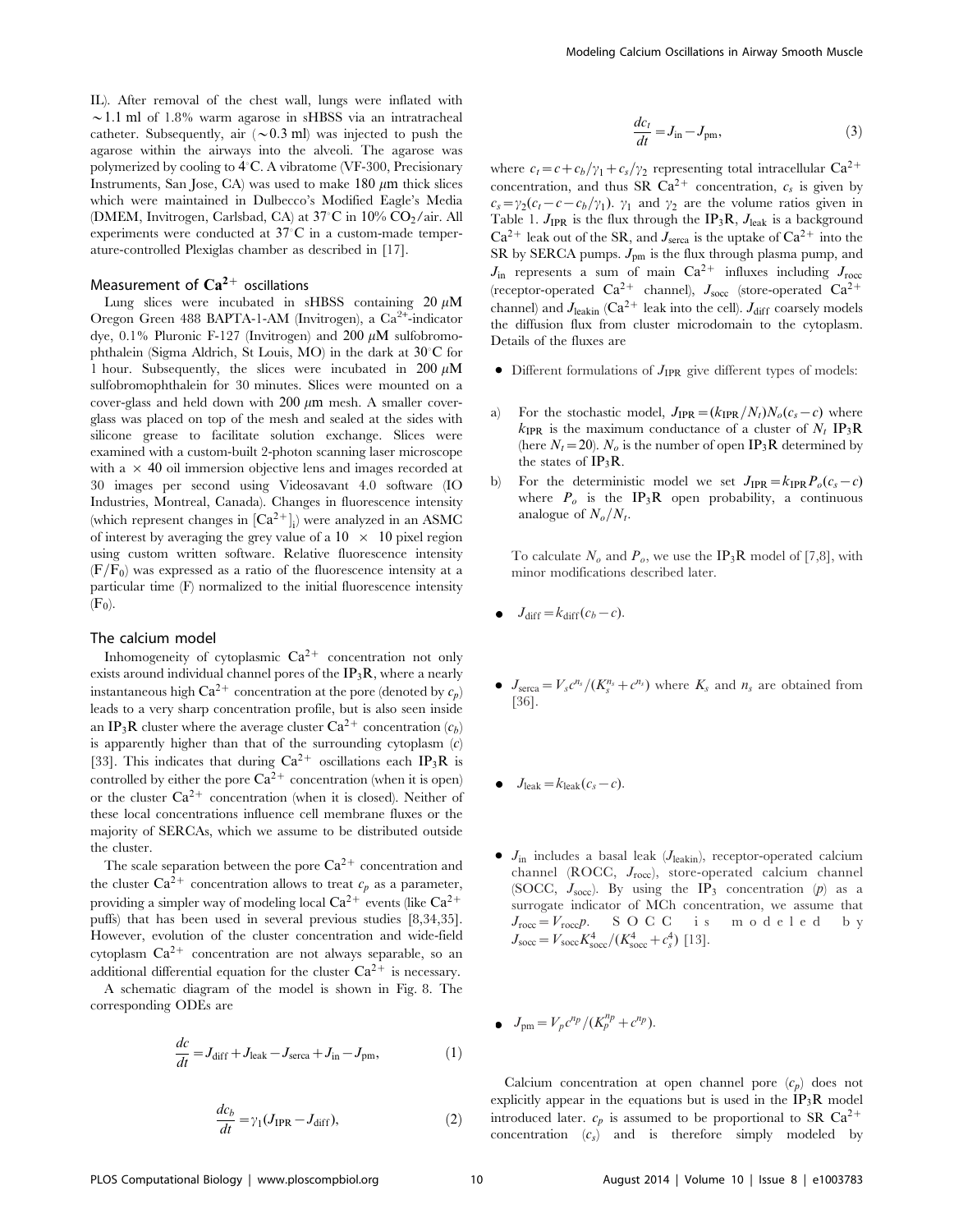| <b>Table 2.</b> Parameter values of the $IP_3R$ model. |                    |                    |                    |  |  |
|--------------------------------------------------------|--------------------|--------------------|--------------------|--|--|
| Parameter                                              | <b>Value/Units</b> | Parameter          | <b>Value/Units</b> |  |  |
| $q_{12}$                                               | $1240 s^{-1}$      | $q_{21}$           | $88 s^{-1}$        |  |  |
| $q_{23}$                                               | $3 s^{-1}$         | $q_{32}$           | $69s^{-1}$         |  |  |
| $q_{26}$                                               | $10500 s^{-1}$     | $q_{62}$           | $4010 s^{-1}$      |  |  |
| 945                                                    | $11 s^{-1}$        | $q_{54}$           | $3330 s^{-1}$      |  |  |
| $ _H$                                                  | $20 s^{-1}$        | L                  | $0.5 s^{-1}$       |  |  |
| $\lambda_{m_{24}}$                                     | $100 s^{-1}$       | $\lambda_{m_{42}}$ | $100 s^{-1}$       |  |  |
| $\lambda_{h_{24}}$                                     | $40 s^{-1}$        |                    |                    |  |  |

doi:10.1371/journal.pcbi.1003783.t002

 $c_p = c_{p0}(c_s/100)$  where  $c_{p0}$  is the value corresponding to  $c_s = 100 \mu M$ . Alternatively,  $c_p$  can also be assumed to be a large constant (say greater than 100  $\mu$ M) without fundamentally altering the model dynamics. The choice of  $c_{p0}$  is not critical as long as it is sufficiently large to play a role in inactivating the open channels. All the parameter values are given in Table 1.

#### The data-driven  $IP_3R$  model

The IP3R model used in our ASMC calcium model is an improved version of the Siekmann  $IP_3R$  model which is a 6-state Markov model derived by fitting to the stationary single channel data using Markov chain Monte Carlo (MCMC) [5,7,8]. Fig. 1 has shown the structure of the  $IP_3R$  model which is comprised of two modes; the drive mode, containing three closed states  $C_1$ ,  $C_2$ ,  $C_3$ and one open state  $O_6$ , and the park mode, containing one closed state  $C_4$  and one open state  $O_5$ . The transition rates in each mode are constants (shown in Table 2), but  $q_{42}$  and  $q_{24}$  which connect the two modes are  $Ca^{2+}$ -/IP<sub>3</sub>-dependent and are formulated as

$$
q_{24} = a_{24} + V_{24}(1 - m_{24}h_{24}), \tag{4}
$$

$$
q_{42} = a_{42} + V_{42}m_{42}h_{42}, \t\t(5)
$$

where  $m_{24}$ ,  $h_{24}$ ,  $m_{42}$  and  $h_{42}$  are Ca<sup>2+</sup>-/IP<sub>3</sub>-modulated gating variables.  $a_{24}$ ,  $a_{42}$ ,  $V_{24}$  and  $V_{42}$  are either functions of p or constants and are given later. We assume the gating variables obey the following differential equation,

$$
\frac{dG}{dt} = \lambda_G(G_{\infty} - G), \quad (G = m_{24}, h_{24}, m_{42}, h_{42}), \tag{6}
$$

where  $G_{\infty}$  is the equilibrium and  $\lambda_G$  is the rate at which the equilibrium is approached. Those equilibria are functions of  $Ca^{2+}$ concentration at the cytoplasmic side of the IP<sub>3</sub>R, denoted by  $\hat{c}$  in the equations, equal to either  $c_p$  or  $c_b$  depending on the state of the channel). They are assumed to be

$$
m_{24\,\infty} = \frac{\hat{c}^3}{\hat{c}^3 + k_{24}^3},\tag{7}
$$



**Figure 9. Stationary data and fits of**  $q_{24}$  **and**  $q_{42}$ **.** Stationary transition rates of  $q_{24}$  and  $q_{42}$ ,  $q_{24}$  and  $q_{42}$ <sub>o</sub>, as functions of Ca<sup>2+</sup> concentration were estimated and fitted for two [IP<sub>3</sub>], 1  $\mu$ M (**A**) and 10  $\mu$ M (**B**). Circles and squares represent the means of  $q_{24}$  and  $q_{42}$  distributions computed by<br>MCMC simulation [7]. Note that MCMC failed to determine drive mode for these cases. The corresponding fitting curves (solid for  $q_{42}$ ; dashed for  $q_{24}$ ) are produced using Eqs. 7–12. doi:10.1371/journal.pcbi.1003783.g009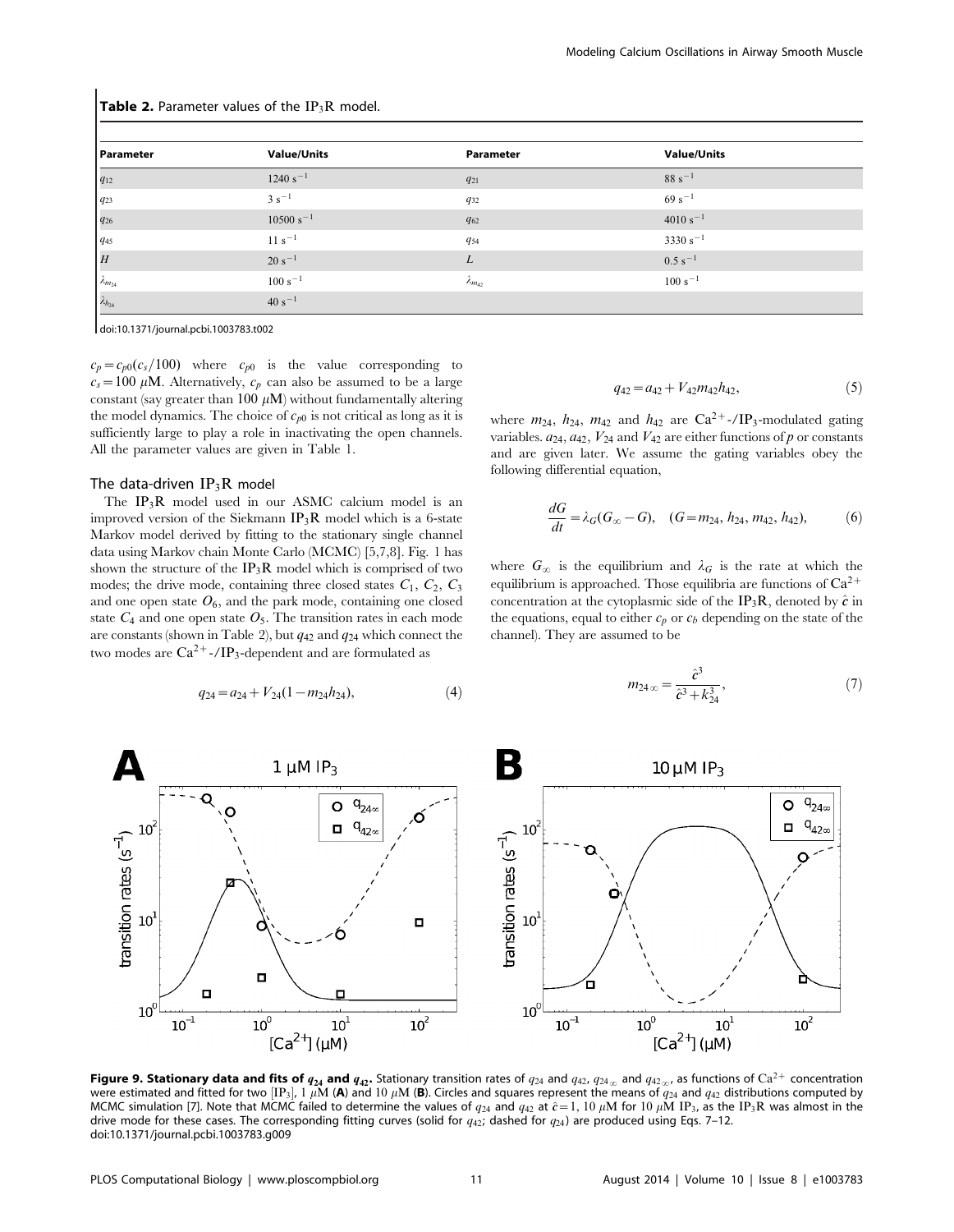

Figure 10. Open probability curves for various  $[\mathbf{IP}_3]$ .  $P_o$  is equal to the sum of probabilities of the IP<sub>3</sub>R in  $O_5$  and  $O_6$ . Three representative curves correspond to  $0.1~\mu{\rm M}$ ,  $1~\mu{\rm M}$  and  $10~\mu{\rm M}$   $[{\rm IP}_3]$ (from bottom to top) respectively. Data (average open probability) are from [5].

doi:10.1371/journal.pcbi.1003783.g010

$$
h_{24\,\infty} = \frac{k_{-24}^2}{\hat{c}^2 + k_{-24}^2},\tag{8}
$$

$$
m_{42\,\infty} = \frac{\hat{c}^3}{\hat{c}^3 + k_{42}^3},\tag{9}
$$

$$
h_{42\,\infty} = \frac{k_{-42}^3}{\hat{c}^3 + k_{-42}^3}.
$$
 (10)

Hence, we have stationary expressions of  $q_{42}$  and  $q_{24}$ ,

$$
q_{24_{\infty}} = a_{24} + V_{24}(1 - m_{24_{\infty}} h_{24_{\infty}}), \tag{11}
$$

$$
q_{42\,\infty} = a_{42} + V_{42}m_{42\,\infty}h_{42\,\infty}.\tag{12}
$$

The expressions of  $a$ s,  $V$ s,  $n$ s and  $k$ s are chosen as follows so that Eq. 11 and Eq. 12 capture the correct trends of experimental values of  $q_{24}$  and  $q_{42}$  (see Fig. 9) and generate relatively smooth open probability curves (see Fig. 10),

$$
V_{24} = 62 + 880/(p^2 + 4)
$$
  
\n
$$
a_{24} = 1 + 5/(p^2 + 0.25)
$$
  
\n
$$
V_{42} = 110p^2/(p^2 + 0.01)
$$
  
\n
$$
a_{42} = 1.8p^2/(p^2 + 0.34)
$$
  
\n
$$
k_{24} = 0.35
$$
  
\n
$$
k_{42} = 0.49 + 0.543p^3/(p^3 + 64)
$$
  
\n
$$
k_{-24} = 80
$$
  
\n
$$
k_{-42} = 0.41 + 25p^3/(p^3 + 274.6)
$$

Note that the above formulas are different from the relatively complicated formulas used in [8]. The rates,  $\lambda_{m_{24}}$ ,  $\lambda_{h_{24}}$  and  $\lambda_{m_{42}}$ , are constants estimated by using dynamic single channel data [4] and

given in Table 2, whereas  $\lambda_{h42}$  is not clearly revealed by experimental data. However we have shown that it should be relatively large for high  $\hat{c}$  but relatively small for low  $\hat{c}$  for reproducing experimental puff data [8]. By introducing two  $Ca^{2+}$ concentrations,  $c_b$  and  $c_p$ ,  $\lambda_{h_4}$  and the state of the IP<sub>3</sub>R channel become highly correlated, so that we can assume  $\lambda_{h_{42}}$  is a relatively large value  $H$  if the channel is open and is a relatively small value  $L$ if the channel is closed. Hence,  $\lambda_{h42}$  is modeled by the logic function

$$
\lambda_{h_{42}} = \begin{cases} H, & \text{if the channel is open;} \\ L, & \text{if the channel is closed.} \end{cases}
$$

Values of L and H are chosen so that simulated  $Ca^{2+}$ oscillations in ASMC are comparable to experimental observations.

#### The  $IP_3R$  model reduction

Here we reduce the 6-state model to a 2-state open/closed model. The reduction takes the following steps:

- The sum of the probabilities of  $C_1$ ,  $C_3$  and  $O_5$  is less than 0.03 for any  $\hat{c}$ , so they are either rarely visited by the IP<sub>3</sub>R or have a very short dwell time. This implies they have very little contribution to the  $Ca^{2+}$  dynamics. Therefore, we completely remove the three states from the full model.
- Transition rates of  $q_{26}$  and  $q_{62}$  are about 2 orders larger than that of  $q_{24}$  and  $q_{42}$ , which allows us to omit the fast transitions by taking a quasi-steady state approximation. This change will affect two aspects. First, we have  $O_6=C_2q_{26}/q_{62}$  which allows us to combine  $C_2$  and  $O_6$  to be a new state D, which satisfies  $D=O_6(q_{62}+q_{26})/q_{26}$ . Although this means D is a partially open state with an open probability of  $q_{26}/(q_{62}+q_{26})$ , it can be used as an fully open state in the stochastic simulations by multiplying the maximum  $IP_3R$  flux conductance  $k_{IPR}$  by a factor of  $q_{26}/(q_{62}+q_{26})$ . Secondly,  $q_{24}$  needs to be rescaled by  $q_{62}/(q_{62}+q_{26})$ , i.e., the effective closing rate is  $q_{24}q_{62}/(q_{62}+q_{62})$ q26).
- Due to the combination of  $C_2$  and  $O_6$ ,  $\lambda_h$  is accordingly modified to

$$
\lambda_{h_{42}} = \begin{cases} H, & \text{if the channel is in } C_4 \\ L, & \text{if the channel is in } D \text{ (the drive mode)} \end{cases}
$$

Hence, the reduced two-state model contains one ''open'' state D and one closed state  $C_4$  with the opening transition rate of  $q_{42}$ and the closing transition rate of  $q_{24}q_{62}/(q_{62}+q_{26})$ .

#### Deterministic formulation of the stochastic model

Based on the stochastic calcium model and the reduced 2-state IP3R model, we construct a deterministic model. We need to modify three things that are used in the stochastic model but inapplicable to fast simulations of the deterministic model. The first is the discrete number of open channels; the second is statedependent use of  $c_b$  and  $c_p$  in calculating  $q_{42}$  and  $q_{24}$ ; the last is the logic expression of  $\lambda_{h_4}$ . Details of the modifications are as follows,

• The fraction of open channels  $(N_o/N_t)$  is replaced by open probability  $P_o$  which is 70% of the probability of state  $D$ .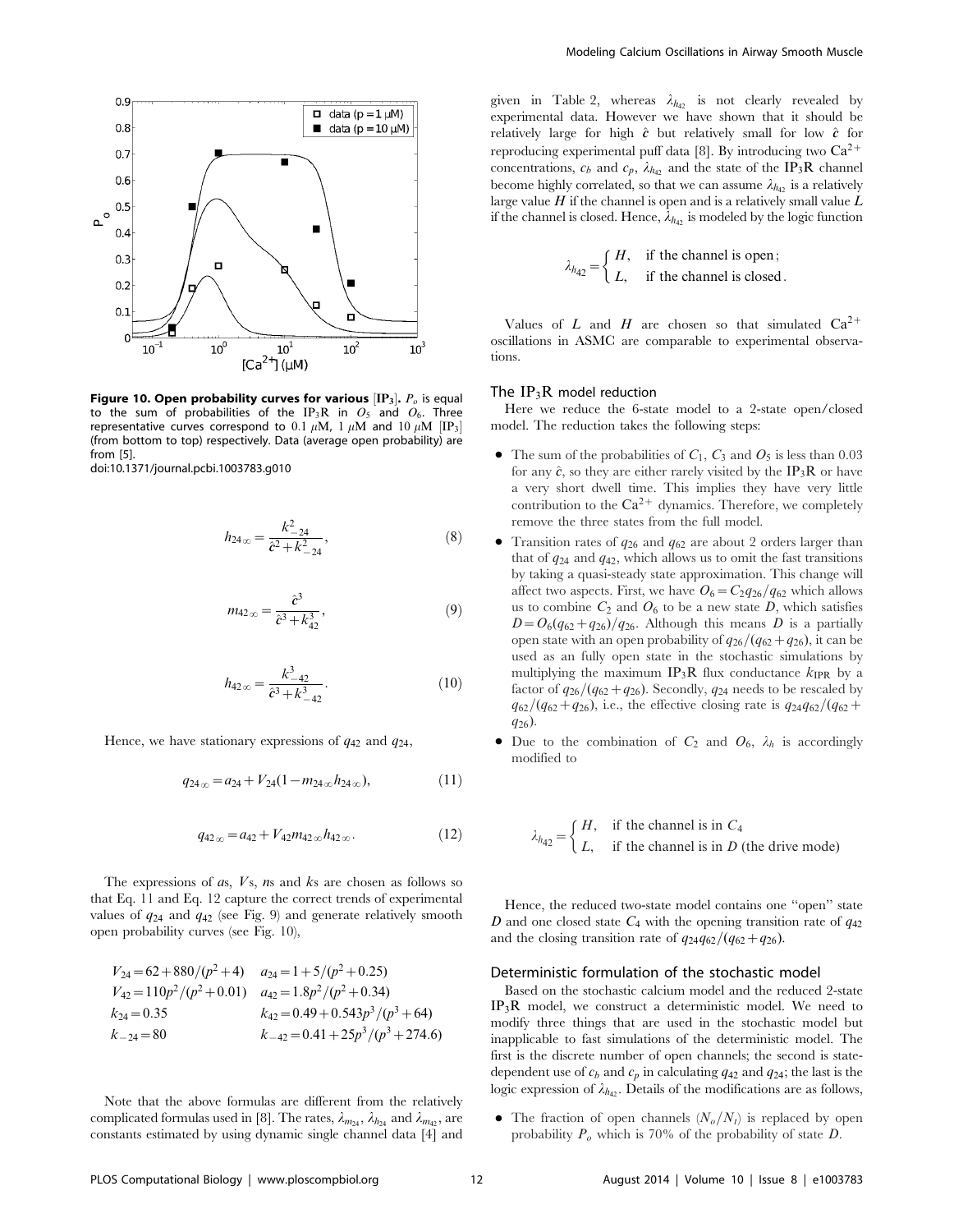- In the stochastic simulations,  $q_{24}$  which only controls the IP<sub>3</sub>R closing is primarily governed by  $c_p$ , whereas  $q_{42}$  which controls  $IP_3R$  opening is mainly governed by  $c_b$ . Therefore, in the deterministic model, we separate the functions of  $c_p$  and  $c_b$  by assuming  $m_{24\infty}$  and  $h_{24\infty}$  are functions of  $c_p$  only whereas  $m_{42\infty}$  and  $h_{42\infty}$  are functions of  $c_b$  only. That is,  $m_{24\infty} = m_{24\infty}(c_p)$ ,  $h_{24\infty} = h_{24\infty}(c_p)$ ,  $m_{42\infty} = m_{42\infty}(c_b)$  and  $h_{42\infty} = h_{42\infty}(c_b)$ . Here  $c_p = c_{p0}(c_s/100)$  as defined before.
- $\bullet$  To describe an average rate that infinitely many receptors are rapidly inhibited by high  $Ca^{2+}$  concentration but slowly restored from Ca<sup>2+</sup>-inhibition.  $\lambda_{h_{42}}$  is proposed to be

$$
\lambda_{h_{42}} = (1 - D)L + DH.
$$

Based on the above changes, the full deterministic model containing 8 ODEs is presented as follows,

$$
\frac{dc}{dt} = J_{\text{diff}} + J_{\text{leak}} - J_{\text{serca}} + J_{\text{in}} - J_{\text{pm}},\tag{13}
$$

$$
\frac{dc_b}{dt} = \gamma_1 (J_{\rm IPR} - J_{\rm diff}),\tag{14}
$$

$$
\frac{dc_t}{dt} = J_{\text{in}} - J_{\text{pm}},\tag{15}
$$

$$
\frac{dD}{dt} = q_{42}(1 - D) - \left(\frac{q_{24}q_{62}}{q_{62} + q_{26}}\right)D,\tag{16}
$$

$$
\frac{dm_{24}}{dt} = \lambda_{m_{24}} \left( \frac{c_p^3}{c_p^3 + k_{24}^3} - m_{24} \right),\tag{17}
$$

$$
\frac{dh_{24}}{dt} = \lambda_{h_{24}} \left( \frac{k_{-24}^2}{c_p^2 + k_{-24}^2} - m_{24} \right),\tag{18}
$$

$$
\frac{dm_{42}}{dt} = \lambda_{m_{42}} \left( \frac{c_b^3}{c_b^3 + k_{42}^3} - m_{42} \right),\tag{19}
$$

$$
\frac{dh_{42}}{dt} = \lambda_{h_{42}} \left( \frac{k_{-42}^3}{c_b^3 + k_{-42}^3} - h_{42} \right),\tag{20}
$$

where  $q_{24}$  and  $q_{42}$  are functions of the gating variables given by Eqs. 4 and 5. All the fluxes are the same as those of the stochastic model except  $J_{IPR} = k_{IPR}(Dq_{26}/(q_{62}+q_{26}))$  ( $c_s - c_b$ ). All the parameter values of the deterministic model are the same as those of the stochastic model and are therefore given in Tables 1 and 2.

#### Reduction of the full deterministic model

The full deterministic model contains 8 variables which make the model difficult to implement and analyze. Thus, we reduce the full model to a minimal model that still captures the crucial features of the full model. First of all,  $\lambda_{m42}$ ,  $\lambda_{m24}$  and  $\lambda_{h24}$  are sufficiently large so that we can assume they instantaneously follow their equilibrium functions. Therefore, by taking quasi-steady state approximation to  $m_{24}$ ,  $h_{24}$  and  $m_{42}$ , we remove the three timedependent variables from the full model.

By now, the full model has been reduced to a 5D model,

$$
\frac{dc}{dt} = J_{\text{diff}} + J_{\text{leak}} - J_{\text{serca}} + J_{\text{in}} - J_{\text{pm}},\tag{21}
$$

$$
\frac{dc_b}{dt} = \gamma_1 (J_{\rm IPR} - J_{\rm diff}),\tag{22}
$$

$$
\frac{dc_t}{dt} = J_{\text{in}} - J_{\text{pm}},\tag{23}
$$

$$
\frac{dD}{dt} = q_{42}(1 - D) - \left(\frac{q_{24}q_{62}}{q_{62} + q_{26}}\right)D,\tag{24}
$$

$$
\frac{dh_{42}}{dt} = \lambda_{h_{42}} \left( \frac{k_{-42}^3}{c_b^3 + k_{-42}^3} - h_{42} \right). \tag{25}
$$

Second, the rate of change of  $D$  approaching its equilibrium,  $\lambda_D=(q_{42}q_{62}+q_{42}q_{26}+q_{24}q_{62})/(q_{62}+q_{26})$  (calculated from Eq. 24), is at least one order larger than those of  $c$ ,  $c_t$  and  $h_{42}$ , indicating that taking the quasi-steady state approximation to Eq. 24 could not significantly affect the evolutions of c,  $c_t$  and  $h_{42}$ . That is,

$$
D = \frac{q_{42}(q_{62} + q_{26})}{q_{42}q_{62} + q_{42}q_{26} + q_{24}q_{62}}.
$$
 (26)

We emphasize here that the theory of the quasi-steady state approximation has not yet been well established, particularly about the rigorous conditions under which such a reduction is valid. Thus, our criterion of judging the validity of the reduction is checking whether the solutions of the reduced model are capable of qualitatively reproducing that of its original model. For this model, we find the reduction works. Hence, the full model is eventually reduced to a 4D model summarized as follows,

$$
\frac{dc}{dt} = J_{\text{diff}} + J_{\text{leak}} - J_{\text{serca}} + J_{\text{in}} - J_{\text{pm}},\tag{27}
$$

$$
\frac{dc_b}{dt} = \gamma_1 (J_{\rm IPR} - J_{\rm diff}), \tag{28}
$$

$$
\frac{dc_t}{dt} = J_{\text{in}} - J_{\text{pm}},\tag{29}
$$

$$
\frac{dh_{42}}{dt} = \lambda_{h_{42}} \left( \frac{k_{-42}^3}{c_b^3 + k_{-42}^3} - h_{42} \right),\tag{30}
$$

where  $D$  is given by Eq. 26.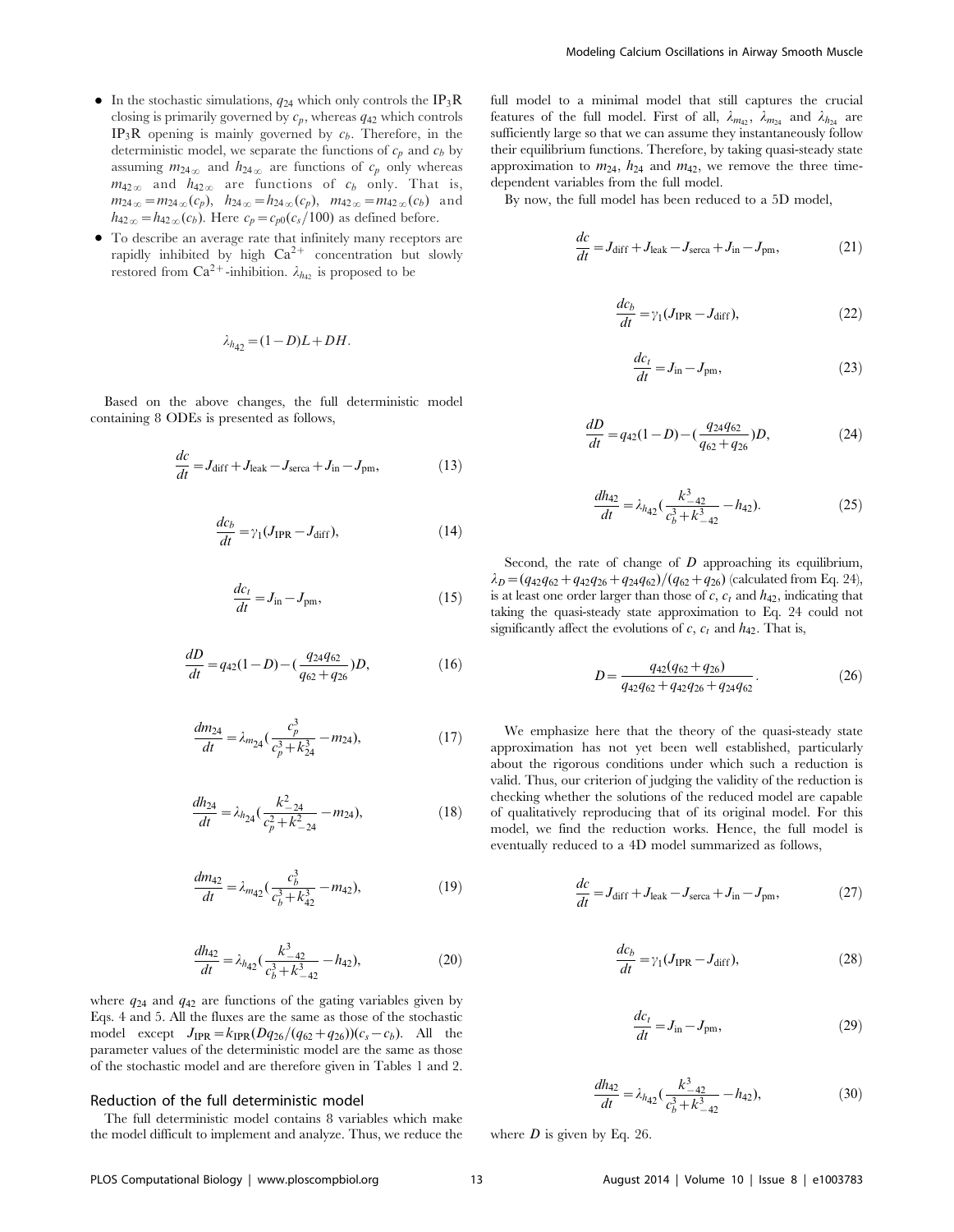#### Inclusion of calcium buffers

To check the effect of calcium buffers on oscillation frequency, we introduce a stationary buffer (no buffer diffusion), as mobile buffers are too complicated to be included in the current deterministic model. Since we have two different cytoplasmic  $Ca^{2+}$  concentrations, c and  $c_b$ , two pools of buffer with the same kinetics should be considered. Hence, the inclusion of a stationary calcium buffer is modeled by the following system,

$$
\frac{dc}{dt} = J_{\text{diff}} + J_{\text{leak}} - J_{\text{serca}} + J_{\text{in}} - J_{\text{pm}} - k_{+} (B_{t} - b_{1})c + k_{-} b_{1}, \quad (31)
$$

$$
\frac{dc_b}{dt} = \gamma_1 (J_{\text{IPR}} - J_{\text{diff}}) - k_+ (B_t - b_2)c_b + k_- b_2,\tag{32}
$$

$$
\frac{dc_t}{dt} = J_{\text{in}} - J_{\text{pm}},\tag{33}
$$

$$
\frac{db_1}{dt} = k_+(B_t - b_1)c - k_-b_1,\tag{34}
$$

$$
\frac{db_2}{dt} = k_+(B_t - b_2)c_b - k_-b_2,\tag{35}
$$

where b (b<sub>1</sub> and b<sub>2</sub>) and  $B_t$  represent the concentrations of  $Ca^{2+}$ bound buffer and total buffer respectively.  $k_{+}$  and  $k_{-}$  are the rates of  $Ca^{2+}$ -binding and  $Ca^{2+}$ -dissociation, indicating how fast the time scale of the buffer dynamics is. Fast buffer refers to the buffer with relatively large  $k_{+}$ . In the simulations, we use a fast buffer with  $k_{+} = 100 \ \mu \text{M}^{-1} \cdot \text{s}^{-1}$  and  $k_{-} = 100 \ \text{s}^{-1}$  and vary  $B_t$  to test if the stochastic model and the deterministic model have a qualitatively similar  $B_t$ -dependency. Results are given in Fig. 6E.

## Numerical methods and tools for deterministic and stochastic simulations

For the stochastic model, Eqs. 1–3 and ODEs of the four gating variables in the  $IP_3R$  model are solved by the fourth-order Runge-Kutta method (RK4) and the stochastic states of  $IP_3R$  determined by the IP3R model are solved by using a hybrid Gillespie method with adaptive timing [37]. The maximum time step size is set to be either  $10^{-4}$  s (for the 6-state IP<sub>3</sub>R model) or  $10^{-3}$  s (for the reduced 2-state  $IP_3R$  model). All the computations are done with MATLAB (The MathWorks, Natick, MA) and the codes are provided in Supporting information (Text S1–S2). For the deterministic model, we use ode15s, an ODE solver in MATLAB. Accuracy is controlled by setting an absolute tolerance of  $10^{-8}$ applied to all the variables.

#### References

- 1. De Young GW, Keizer J (1992) A single-pool inositol 1, 4, 5-trisphosphatereceptor-based model for agonist-stimulated oscillations in Ca<sup>2+</sup> concentration. Proc Natl Acad Sci USA 89: 9895–9899.
- 2. Dupont G, Goldbeter A (1993) One-pool model for  $Ca^{2+}$  oscillations involving  $Ca^{2+}$  and inositol 1,4,5-trisphosphate as co-agonists for  $Ca^{2+}$  release. Cell Calcium 14: 311–322.
- 3. Atri A, Amundson J, Clapham D, Sneyd J (1993) A single-pool model for intracellular calcium oscillations and waves in the Xenopus laevis oocyte. Biophys J 65: 1727–1739.
- 4. Mak DOD, Pearson JE, Loong KPC, Datta S, Ferna´ndez-Mongil M, et al. (2007) Rapid ligand-regulated gating kinetics of single IP3R  $Ca^{2+}$  release channels. EMBO Rep 8: 1044–1051.

## Statistical analysis

Data analysis is performed on the  $Ca^{2+}$  traces with relatively stable baselines and less noise. A moving average of every 3 data points is used to improve the data by smoothing out short-term fluctuations (Fig. 2A is an improved result). Due to large variations in baseline, amplitude, and level of noise in data, we used two thresholds to get samples: a low threshold, 20% of the amplitude of the largest spike above the baseline, to initially filter baseline noise out; and a relatively high threshold, 50% of the amplitude of the largest spike above the baseline, to further remove small spikes that cannot initiate waves. For simulated stochastic traces of variable  $c$ , we first convert it to fluorescence ratio  $(F/F_0)$  by using  $F/F_0=c(c_0+K_d)/(c_0c+c_0K_d)$  where the dissociation constant of Oregon Green  $K_d = 0.17 \mu \text{M}$  and resting  $\left[ \text{Ca}^{2+} \right]_i c_0 = 0.1 \mu \text{M}$ . We then used the same sampling procedure mentioned above to obtain samples. After samples are chosen, ISIs and spike durations are calculated based on the low threshold. Simulated traces used to calculate average frequency are about 200–400 seconds long. All the samplings and linear least-squares fittings are implemented using MATLAB (see Text S3–S4 for Matlab codes).

#### Supporting Information

Dataset S1 ASMC calcium fluorescence trace data. The data files are in Excel format and compressed in a zip file. Each Excel file has a name showing their information. For example, ''S2\_SMC6\_MCh200nM'' means data are from ASMC No. 6 in lung slice No. 2 by using 200 nM MCh. In each file, there are four columns which represent (from left to right) time(s), fluorescence intensity,  $F/F_0$  and average  $F/F_0$ .  $(ZIP)$ 

## Text S1 Matlab code for simulation using 6 state  $IP_3R$ model.

(DOCX)

Text S2 Matlab code for simulation using 2 state  $IP_3R$ model.

(DOCX)

Text S3 Matlab code for experimental data analysis. (DOCX)

Text S4 Matlab code for simulation analysis. (DOCX)

#### Acknowledgments

We acknowledge many useful conversations with Martin Falcke.

#### Author Contributions

Conceived and designed the experiments: JS GD MJS. Performed the experiments: XT. Analyzed the data: PC. Contributed to the writing of the manuscript: PC JS. Conceived and designed the model: PC JS GD. Performed the simulations: PC.

- 5. Wagner LE, Yule DI (2012) Differential regulation of the InsP3 receptor type-1 and -2 single channel properties by InsP3,  $Ca^{2+}$  and atp. J Physiol 590: 3245–3259.
- 6. Ullah G, Mak DOD, Pearson JE (2012) A data-driven model of a modal gated ion channel: the inositol 1,4,5-trisphosphate receptor in insect sf9 cells. J Gen Physiol 140: 159–173.
- 7. Siekmann I, Wagner LE, Yule DI, Crampin EJ, Sneyd J (2012) A kinetic model for IP3R type i and type ii accounting for mode changes. Biophys J 103: 658–668.
- 8. Cao P, Donovan G, Falcke M, Sneyd J (2013) A stochastic model of calcium puffs based on single-channel data. Biophys J 105: 1133–1142.
- 9. Smith IF, Parker I (2009) Imaging the quantal substructure of single IP3R channel activity during  $Ca^{2+}$  puffs in intact mammalian cells. Proc Natl Acad Sci USA 106: 6404–6409.